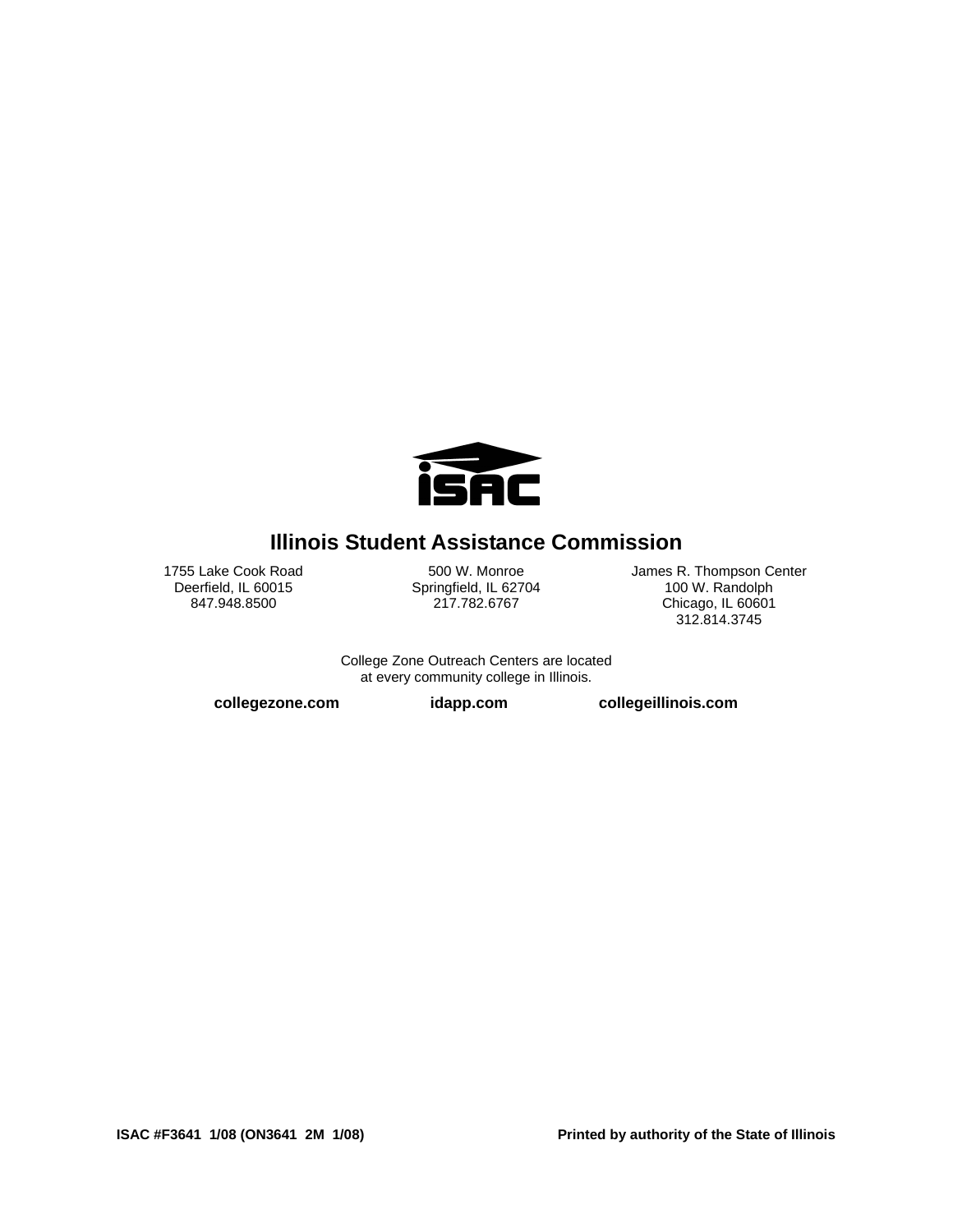# **The Illinois Student Assistance Commission:**



*A proud history of helping make college affordable* 

| July<br>1957   | Legislation is passed by the Illinois General Assembly and signed by Governor William Stratton to create the<br>Illinois State Scholarship Commission (ISSC). The purpose of the new agency is to increase access to college for<br>Illinois students by offering scholarships and grants.                                                                                                                             |
|----------------|------------------------------------------------------------------------------------------------------------------------------------------------------------------------------------------------------------------------------------------------------------------------------------------------------------------------------------------------------------------------------------------------------------------------|
| 1958           | The precursor to today's State Scholar Program, the first honorary scholarships are awarded to academically-<br>talented students with no financial need.                                                                                                                                                                                                                                                              |
| 1965           | Federally guaranteed loans for college are first authorized by the federal Higher Education Act of 1965 (HEA).<br>Illinois legislation establishes the Illinois Guaranteed Loan Program (IGLP) with ISSC as the guaranty agency.                                                                                                                                                                                       |
| 1967           | The first need-based college grant is issued under the new Monetary Award Program (MAP). Eventually, four<br>million MAP awards will be issued by ISSC/ISAC between 1967 and 2007.                                                                                                                                                                                                                                     |
| 1976           | The National Guard Scholarship Act awarded scholarships to enlisted persons who had served at least one year<br>in the Illinois National Guard or Naval Militia. This would later become the Illinois National Guard (ING) Grant<br>Program for active duty Illinois Army or Air National Guard members.                                                                                                               |
| 1977           | To help ensure access to loans for Illinois students, ISSC expands into other aspects of the student loan industry,<br>becoming a secondary market to purchase both performing and delinquent student loans through its Illinois<br>Designated Account Purchase Program (IDAPP).                                                                                                                                       |
| 1986           | ISSC is the designated agency in Illinois to administer the federal Paul Douglas Teacher Scholarship Program<br>providing gift assistance to outstanding high school graduates to pursue teaching careers.                                                                                                                                                                                                             |
| July<br>1987   | The State of Illinois repeals the requirement that a borrower be an Illinois resident to be eligible for an ISSC loan<br>guarantee. The agency begins to act as a guarantor on a nationwide basis.                                                                                                                                                                                                                     |
| 1988           | The State of Illinois holds first bond sale for College Savings Bonds and charges ISSC with responsibility to<br>administer a Bonus Incentive Grant Program when proceeds of the bonds are used for attendance at Illinois<br>colleges and universities.                                                                                                                                                               |
| 1989           | Intending a broader role for the agency, legislation re-names the "Illinois State Scholarship Commission" as the<br>"Illinois Student Assistance Commission" (ISAC).                                                                                                                                                                                                                                                   |
| 1991           | Legislation creates the Minority Teachers of Illinois (MTI) Scholarship Program to encourage minority students to<br>enter the field of teaching and teach in schools with at least a 30% minority population.                                                                                                                                                                                                         |
| 1993           | The federal Student Loan Reform Act of 1993 establishes the Federal Family Education Loan Program and the<br>William D. Ford Direct Loan Program with competing programs for students and parents.                                                                                                                                                                                                                     |
| 1994           | ▶ With many Illinois colleges choosing to participate in direct lending, ISAC embarks on a national lending strategy.                                                                                                                                                                                                                                                                                                  |
| 1994 -<br>1995 | Two new gift assistance programs for students planning to pursue teaching careers are made available – the<br>Special Education Teacher Tuition Waiver and the DeBolt Teacher Shortage Scholarship Program (later to<br>become the Illinois Future Teacher Corps Program). Students must fulfill a service commitment upon graduation.                                                                                 |
| 1995           | ISAC is the designated entity in Illinois to administer the federal Robert C. Byrd Honors Scholarship Program<br>providing scholarships to exceptional high school graduates.                                                                                                                                                                                                                                          |
| 1995           | Illinois legislation authorizes ISAC to originate loans.                                                                                                                                                                                                                                                                                                                                                               |
| 1996           | The first awards to college freshmen are made under the Silas Purnell Illinois Incentive for Access (IIA) Program.                                                                                                                                                                                                                                                                                                     |
| 1996           | SAC originates alternative loans beginning with the fall term.                                                                                                                                                                                                                                                                                                                                                         |
| 1997           | Illinois families are afforded a tax-advantaged method of saving for college through the Illinois Prepaid Tuition<br>Program called College Illinois. <sup>6M</sup> .                                                                                                                                                                                                                                                  |
| 2003           | The Illinois Teachers and Child Care Providers Loan Repayment Program and Illinois Future Teacher Corps<br>Program are created to reward and assist Illinois students who teach in high-need and specialty areas. Also,<br>ISAC introduces a coordinated approach to informing students about planning and paying for college; College<br>Zone includes a Web site, toll-free call centers, publications and outreach. |
| 2006 -<br>2007 | Three programs designed to reduce the shortage of nurses in Illinois are created - Nurse Educator Scholarship<br>Program, Nurse Educator Loan Repayment Program, and Veterans' Home Nurse Loan Repayment Program.                                                                                                                                                                                                      |
| 2007           | Through portfolio restructuring, the percentage of Illinois borrowers in the ISAC loan portfolio rises from 29 percent<br>to 78 percent.                                                                                                                                                                                                                                                                               |
| Fall 2007      | The College Illinois! <sup>SM</sup> Capstone Loan Program pilot is launched to make low-interest loans with "salary-sensitive"<br>interest rates to college seniors.                                                                                                                                                                                                                                                   |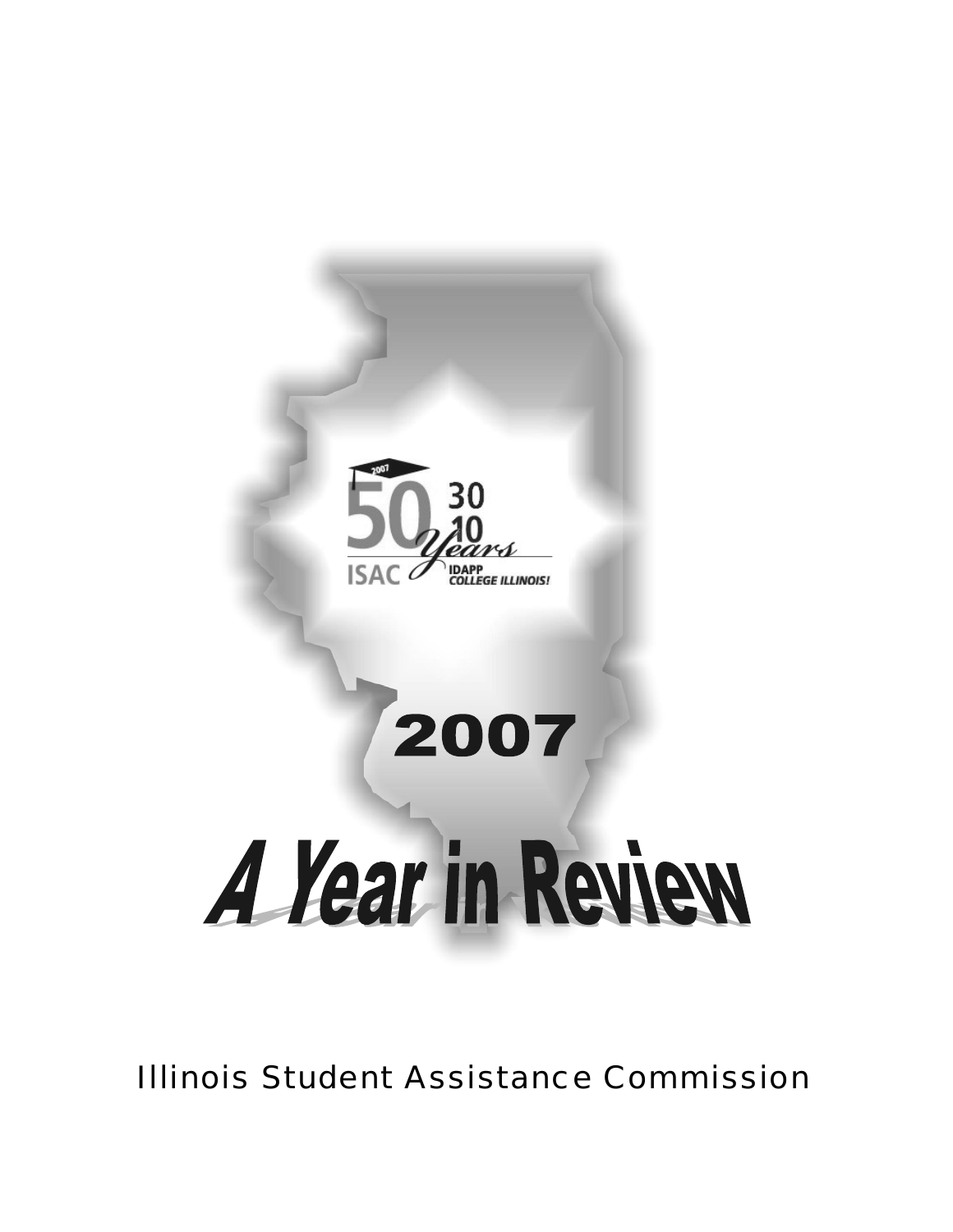# **Table of Contents**

| A 50-year history of making college affordable                                                                    |  |
|-------------------------------------------------------------------------------------------------------------------|--|
|                                                                                                                   |  |
|                                                                                                                   |  |
|                                                                                                                   |  |
| ISAC stays ahead of the curve                                                                                     |  |
| Loan sale summary and bonds defeased                                                                              |  |
| Restructured/simplified debt portfolio                                                                            |  |
|                                                                                                                   |  |
| Illinois' prepaid tuition plan celebrates 10 <sup>th</sup> anniversary                                            |  |
| \$448 million to 181,526 students                                                                                 |  |
| Veterans, the needy, future teachers                                                                              |  |
| Trailblazing initiative helps college seniors "cross the finish line"                                             |  |
| Breaking New Ground: Illinois Veterans' Home Nurse Loan Repayment Program 13<br>Helping those who help our heroes |  |
| Building partnerships with parents, local communities                                                             |  |
| Broad collaborations, sensible solutions                                                                          |  |
| Multifaceted outreach strategy fuses high-tech with grass-roots organizing                                        |  |
| Financial literacy efforts help students curb debt                                                                |  |
| ISAC's resource for students, parents, counselors, financial aid advisors and lenders                             |  |
| An interactive resource to help students plan for careers and college                                             |  |
| A tribute to "the best and brightest" of Class of 2008                                                            |  |
|                                                                                                                   |  |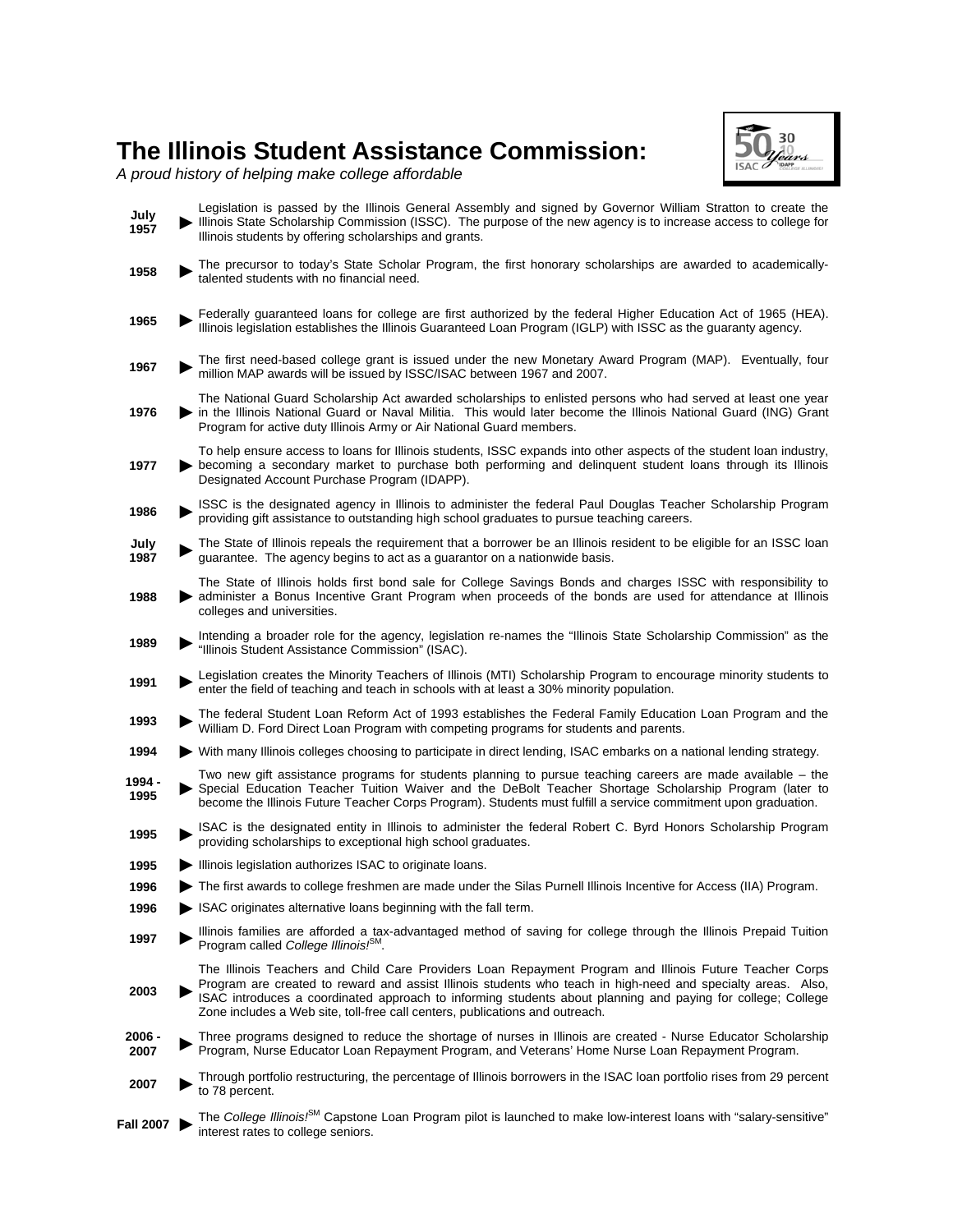### **Message from ISAC Chairman Donald J. McNeil**



In 1956, Illinois Governor William Stratton convened a task force to examine the need to boost access to higher education. The recommendations of this panel were contained in "*The Illinois State Scholarship Act of 1957*," which was passed with bipartisan sponsorship by the General Assembly and signed into law by Stratton in July 1957. Stratton named seven commissioners to the agency (then called the State Scholarship Commission) who met in September, 1957. Soon, Dr. Lyman Smith was named Executive Director of the fledgling agency, two staff persons were hired, a Deerfield office was opened and the first scholarship - one based on both "academic promise and financial need" - was awarded.

Fifty years later, the agency has a new name suggesting a broader role - the Illinois Student Assistance Commission (ISAC) - and a track record of having helped millions of students attend college. The agency now offers a range of scholarship and grant

programs, a prepaid tuition savings program, a wide array of initiatives to help families plan for college and an engaging Web site Governor Stratton could not have imagined.

In recent years, ISAC's role evolved. College costs spiked, more students were forced to take out loans to pay for college, and the student loan industry became big business. As a lender and guarantor of student loans, the agency began serving a national client base. Recent economic developments, however, required us to return to our original (and primary) role: to make college affordable for every Illinois resident.

In 2006, we made a strategic choice to exit the business of making loans to non-Illinois borrowers and instead place greater emphasis on Illinois students. We could not ask Illinois taxpayers to subsidize a Nevada student attending an Ohio college. And our timing could not have been better. Recent events in the credit markets and student loan industry have confirmed that holding on to our \$3 billion non-Illinois loan portfolio would have cost Illinois taxpayers tens of millions of dollars. The 2007 sale of our "non-Illinois-nexus" loans and organizational restructuring will enable us to achieve new efficiencies at ISAC, and better prepare us for our next 50 years.

I am proud of the Commissioners who oversee the agency. They hail from diverse backgrounds and regions, but have been united in finding creative solutions to the challenges facing ISAC and making the truly tough choices they were asked to make. These dedicated, unpaid citizens have given extraordinary time and thought to the cause of accessible higher education and deserve the gratitude of all Illinois residents.

Let me also salute our new Executive Director - Andrew Davis - who was greeted with a baptism of fire upon assuming the reins in January, 2007. His financial acumen, higher education experience and vision made him the perfect leader as ISAC faced (and overcame) challenges a state agency rarely encounters. Along with John Sinsheimer, our new chief financial officer, Kim Barker Lee, our new chief legal counsel, and a bright and energetic senior staff, Andy steered a course through choppy financial waters with remarkable skill and creativity. In addition, I commend all of the staff at ISAC for their dedication and professionalism in providing outstanding products and services to Illinois students and families during these changing times in higher education and the student loan industry.

Our anniversary year - which included the 30th anniversary of the Illinois Designated Account Purchase Program and 10th anniversary of the *College Illinois!*SM prepaid tuition program - will be viewed as a pivotal, watershed moment in ISAC's history. I'm confident that in 2008, ISAC will be an even more effective advocate for college affordability as we work toward our ultimate goal – to make sure that every Illinois student who works hard enough to gain admission to an Illinois college will get the financial help he or she needs to attend the school of his or her choice.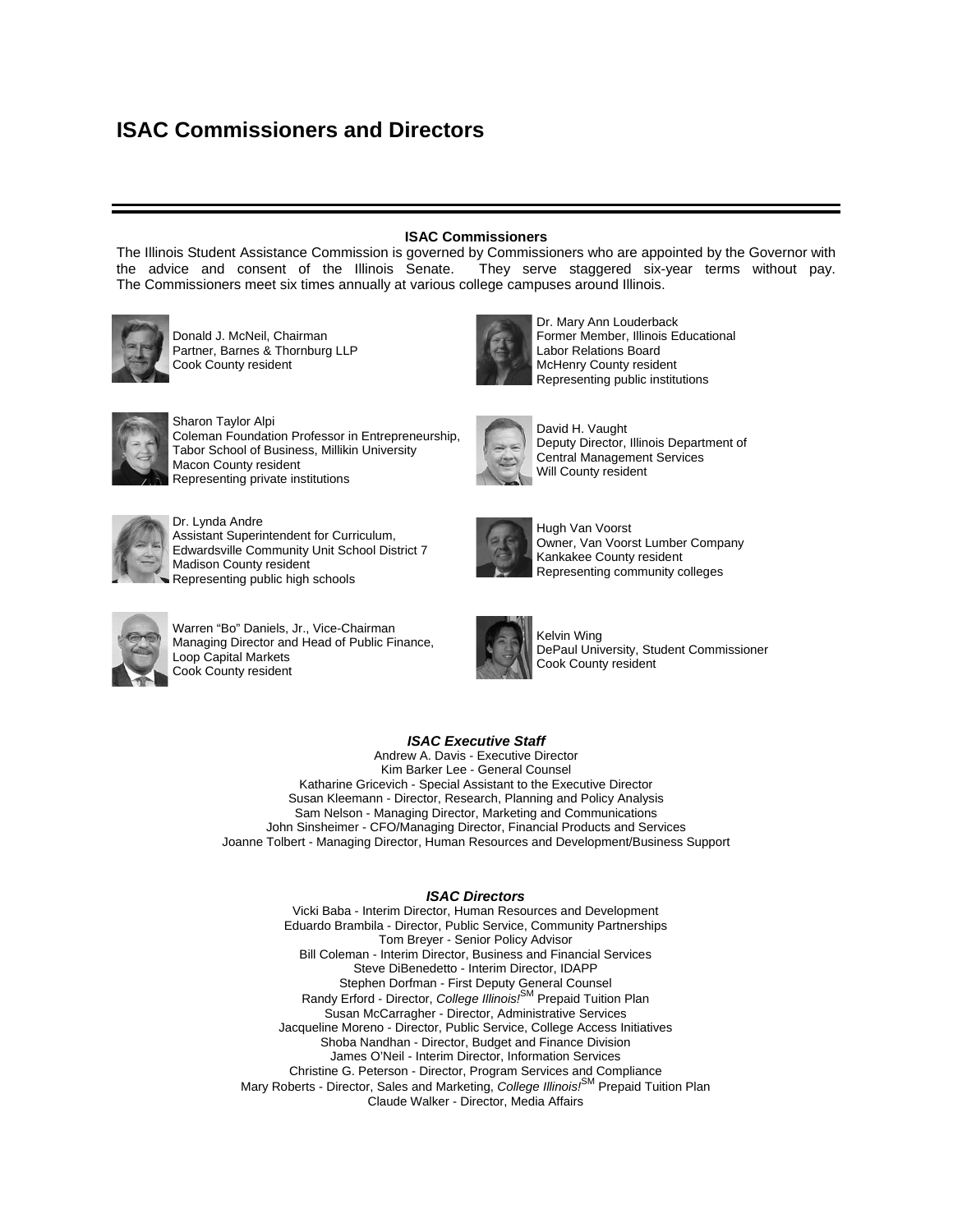## **Message from ISAC Executive Director Andrew Davis**



One year ago, I was honored to be named Executive Director of the Illinois Student Assistance Commission, only the fourth Executive Director in ISAC's proud 50-year history. Multiple challenges were immediately posed: how to steer ISAC through the uncertain currents of a rapidly-changing student loan industry, how to address the emerging needs of a very different student population, how to modernize and recast a 50-year-old agency, and how to do more with less.

The most pressing challenge was to stem the losses from our student loan portfolio. In 2006, we lost \$6 million - mostly in loans made to out-of-state residents attending out-ofstate schools - and trends indicated further losses. The agency was suddenly operating in a much more competitive environment. The federal College Cost Reduction and Access Act of 2007 (CCRAA) and the soaring cost of borrowing spurred by the subprime mortgage crisis (page 5) forced us to act quickly.

In three transactions, we sold about \$3 billion of our \$4.2 billion student loan portfolio. This enabled us to pay down \$3.3 billion in debt, while covering the cost of the MAP Plus Program and a portion of our Monetary Award Program (MAP). In fact, in 2007, ISAC administered \$448 million in scholarships and grants to Illinois students, made \$250 million in student loans, and guaranteed another \$1.8 billion in loans to 208,000 students and families.

Selling the portfolio was a prudent move. Had we kept it, we would have lost an additional \$12 million due to the CCRAA alone, and another \$15 million due to the higher cost of borrowing. Still, the losses that we experienced forced another tough decision: a workforce reduction. Beginning last summer, senior management undertook a thorough agency-wide evaluation of all job functions. We identified 50 positions that were no longer essential and could be eliminated. The process was methodical and difficult, and the result is a more streamlined operation to better serve Illinois students, families and taxpayers.

This self-evaluation, restructuring and belt-tightening offered a chance to re-define and re-invigorate ISAC. We are more focused on helping Illinois students and are operating more economically, without losing the capacity to provide core outreach functions. We are leaner and more agile, so we can try innovative approaches, such as the *College Illinois!*SM Capstone Loan Program (page 12) and College Access Vertical Teams (page 14). One new idea being developed with the Illinois Education Foundation and Aetna is an innovative pilot program to cut dropout rates among low-income nursing students at Prairie State Community College by providing mentoring, tutoring and life coaching.

Such cutting edge - yet sensible - solutions must be employed to reach today's college student. The face of the typical Illinois college student is changing: students are older, there are more female and minority students than ever, and many are veterans or the first in their family to apply to college. Since taking the helm, I have tripled the size of ISAC's Public Service staff to better counsel these hard-to-reach students across the state.

To better address this changing population, ISAC's diverse workforce has drastically increased our outreach efforts in ethnic communities. (In fact, one of the highlights of my summer was marching in the spectacular Bud Billiken Parade, carrying a banner that urged millions of parade watchers to start planning now for college.) Further, ISAC's workforce is notable for the large number of women we have in both the general workforce (more than 60 percent) and in management positions. In fact, females comprise two-thirds of our Senior Management Team.

We are committed to providing excellent customer service to students and borrowers through our College Zone Outreach Centers, Web site, live phone operators and constituent services staff. In 2007, ISAC staffers cut through college financial aid red tape to directly assist 275 constituents referred by members of Illinois' Executive Branch, Congressional delegation and General Assembly, along with tens of thousands of people who reached us directly by phone, the Internet or in person.

In 2008, we will continue to provide these customer and outreach services, operate efficiently and tirelessly promote our mission of making college affordable for all Illinois students.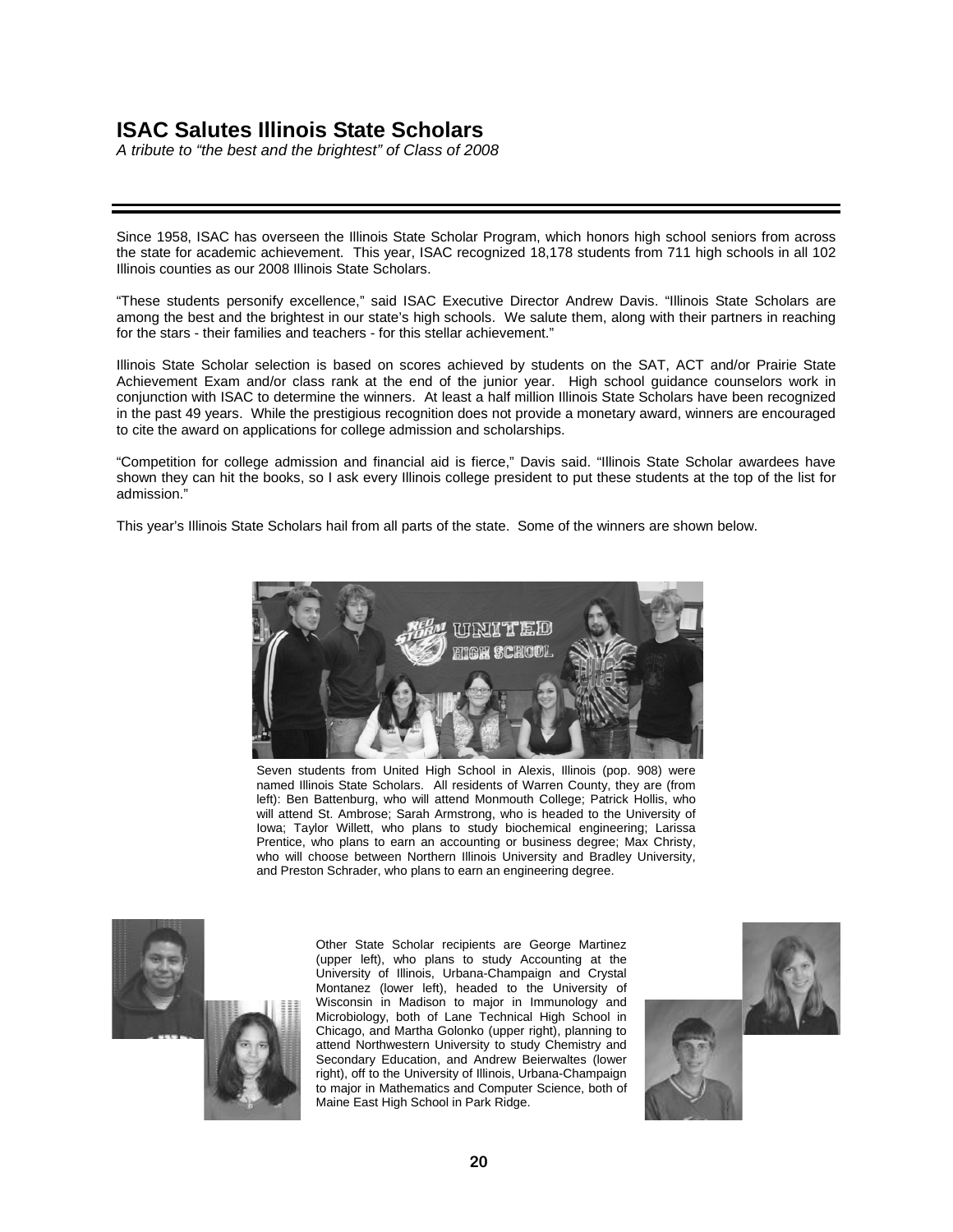### **ISAC's Year in Review**

In 2007, three milestone anniversaries of proudly serving the families of Illinois were observed. The Illinois Student Assistance Commission (ISAC) reached our 50th year, having been established in 1957; the Illinois Designated Account Purchase Program (IDAPP) secondary market division turned 30 years old; and the College Illinois!<sup>SM</sup> Prepaid Tuition Plan celebrated ten years since its inception. Although 2007 was a year of celebration and acknowledgement, it was also a time of transition for the agency. With a relatively new slate of Commissioners and approaching the half-century mark, newly-appointed Executive Director Andrew Davis led ISAC into a period of selfexamination.

During that time, a number of outcomes became clear. First and foremost, ISAC's mission remains fundamentally the same as it was 50 years ago – to increase access to and make college affordable for Illinois students. At the same time, it became evident that, due to a combination of factors - including limited state dollars for our scholarship and grant programs, total responsibility for our administrative budget, increased borrowing costs, and impending cuts by the federal government - ISAC had reached an economic crossroads.

To meet our program funding and administrative obligations, and to better financially position ISAC for its next 50 years, a series of sales of portions of ISAC's student loan portfolio was undertaken. The revenue generated by the sales allowed us to retire approximately \$3.3 billion in debt, afforded some protection from the impact of the federal cuts and realigned our remaining loan portfolio into a more "Illinois-centered" demographic. More significantly, we also used those proceeds to fund both a new state initiative for middle-income families – the MAP Plus Program – and a portion of our Monetary Award Program (MAP), for a total amount of \$53.3 million. In spite of the challenges faced by the Commission this year, the success of our mission of making college affordable for Illinois students was evident in many areas:

- Through MAP and MAP Plus, ISAC provided over \$410 million in need-based grants to more than 206,000 Illinois students. MAP helped pay tuition and fee costs for students attending Illinois public and private universities, community colleges and qualifying proprietary institutions. Over 20,000 freshman students with no family resources also benefited from the Silas Purnell Illinois Incentive for Access (IIA) Program, receiving an additional grant of up to \$500 to help cover educational expenses.
- Students meeting the qualifications of our specialized scholarship and grant programs, including those for residents who are serving or have served in the military, prospective teachers and health care professionals, and dependents of police, fire and correctional officers, received awards of nearly \$35 million.
- To aid students in achieving their educational goals, ISAC guaranteed more than \$1.8 billion in loans for more than 208,000 borrowers through our role as guarantor in the Federal Family Education Loan Program (FFELP). Supplementing the federal loan programs, IDAPP's alternative loans provided more than \$47.8 million in funds to help meet college costs not covered by the Federal Stafford and PLUS Loan Programs. In its capacity as a lender, IDAPP also disbursed more than \$213.3 million in student, parent and consolidation loans. As in past years, ISAC reduced borrowers' loan costs by paying the 1% federal default fee (previously guarantee fee) for a savings of approximately \$50 per loan, and IDAPP's Low Cost Borrower Benefits Program reduced interest rates on loans with good payment histories by as much as 2.25%.
- The *College Illinois!<sup>SM</sup>* Prepaid Tuition Plan helped more families prepay the future costs of college, having sold more than 57,000 contracts in its ten-year history.
- The "College Zone" concept of assisting the college-bound students of Illinois and their families, was further enhanced with the addition of a Career Center and test preparation features to its IllinoisMentor component. These interactive functions enable students to research future careers, match personal skills and interests to possible fields of endeavor and better prepare for achievement and admission tests.
- The *College Illinois!*<sup>SM</sup> Capstone Loan Program was created and launched for the fall of 2007 in a pilot phase. Seven colleges and universities in diverse areas of Illinois participated in the pilot. The Capstone program was designed for college seniors who have exhausted other financial aid options, but need assistance in the final year to achieve their educational goals. A Capstone loan also has interest rate reduction benefits for borrowers who meet Illinois residency requirements and are in lower-paying careers. Plans to expand the pilot are proceeding.

As we look ahead to our next 50 years, our goals include making the agency stronger and sharpening our focus on the programs, services and products that provide comprehensive solutions to the families of Illinois. Together with you, our colleagues, we can help make educational dreams come true.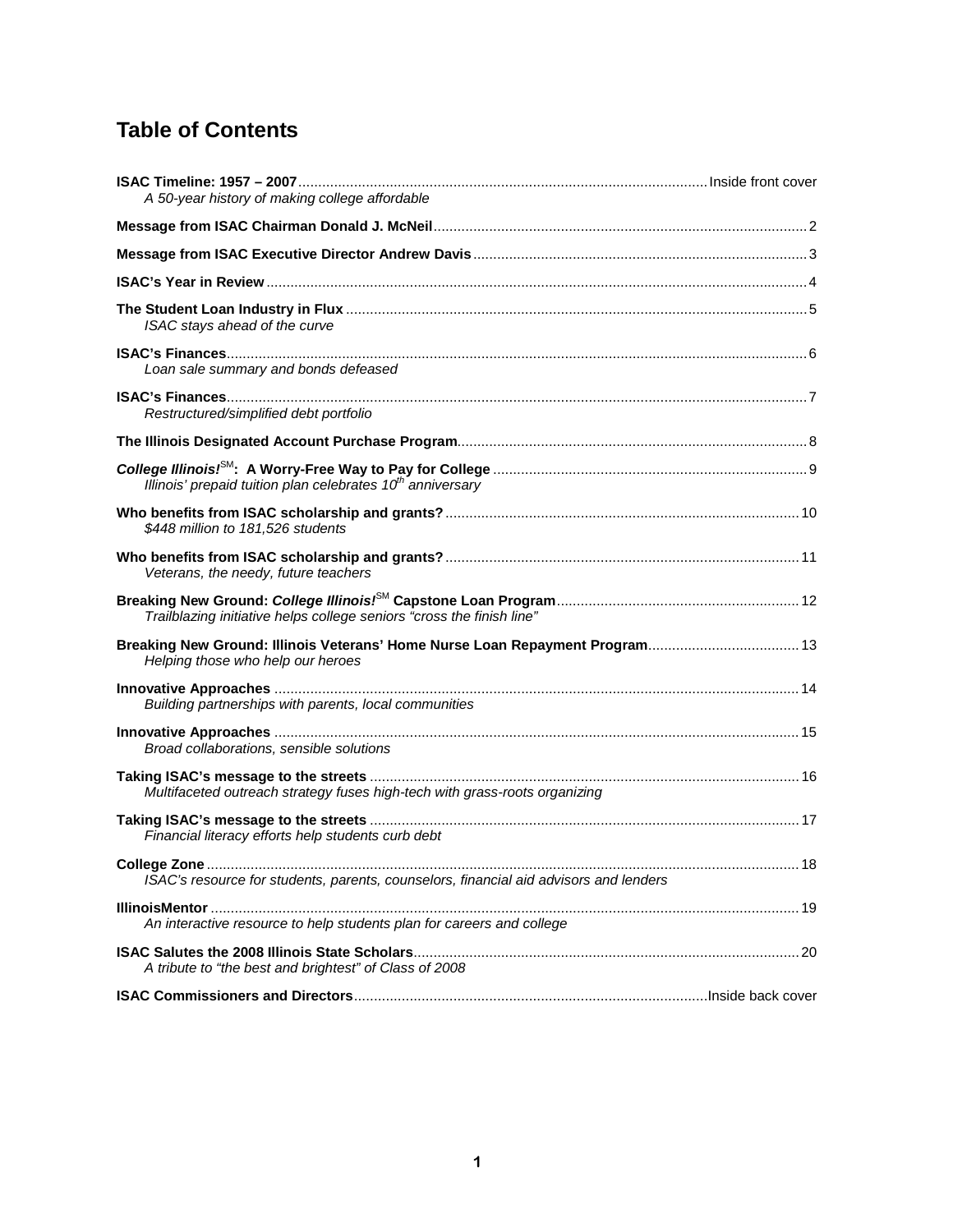### **The Student Loan Industry in Flux**

*ISAC stays ahead of the curve*

The student loan industry was rocked in 2007. New federal legislation, the global credit crunch, and alleged improprieties by some schools and lenders contributed to unprecedented changes in the landscape. ISAC has so far navigated the crisis while other lenders and guarantors have struggled to survive.

#### **Challenging trends emerge**

In late 2006, federal cuts to lender payments were looking increasingly likely, while competitive market pressures, volatile interest rates, and a burgeoning number of loan consolidations were threatening the ISAC student loan portfolio's profitability. In an effort to limit the agency's exposure to these risks – to take such chances only on behalf of Illinois students and institutions – ISAC began in January 2007 a process of selling part of its student loan portfolio. In particular, the agency put out for bid those loans made to out-of-state students attending non-Illinois schools.

These sales:

- boosted the proportion of "Illinois-nexus" loans from 29 percent to more than 75 percent;
- enabled ISAC to pay down \$3.3 billion in debt, as well as cover the cost of MAP Plus grants and a portion of the Monetary Award Program (MAP) to help lower- and middle-income students attend college, and
- insulated the agency, Illinois taxpayers and Illinois students from greater losses as even bigger challenges took root.

#### **Federal action cuts revenue**

On October 1, 2007, the federal College Cost Reduction and Access Act of 2007 (CCRAA) took effect, resulting in dramatically reduced federal payments to ISAC and other guarantors and lenders of federal loans. While the CCRAA does many positive things – increasing federal Pell grants for the neediest students, for example – it also cuts \$21 billion in federal payments to lenders and guarantors over the next five years.

The annual loss in revenue to ISAC due to the CCRAA is projected to be \$9 million; if ISAC had retained the entire portfolio, the losses would have been nearly \$20 million.

#### **Global credit crunch spurs increase in cost of borrowing**

The cost of borrowing soared after the August 2007 meltdown in the global financial markets. Investors who had witnessed the subprime mortgage debacle grew increasingly skeptical of the commercial financial market, including the debt instruments that have been some of the student loan industry's most frequently used means for financing new loans.

This disruption in the markets may cost ISAC an additional \$6 million annually in unexpected borrowing costs. However, the crisis would have proved even tougher on the "old ISAC." Had the agency not paid down the majority of its debt, the cost of borrowing would likely have been \$21 million higher.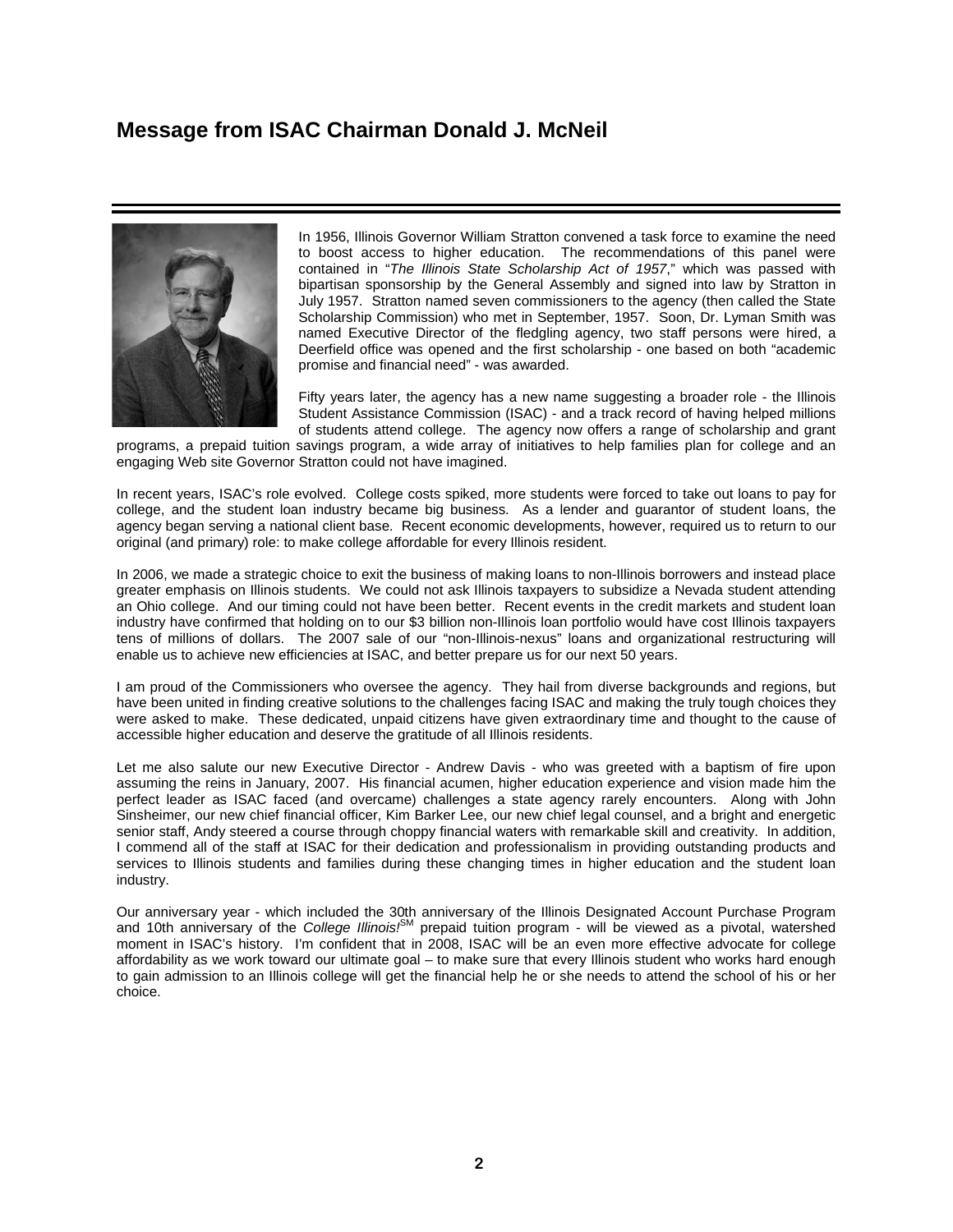# **ISAC's Finances**

*Loan sale summary and bonds defeased*

### **Loan Sale Summary:**

|                    | <b>Par Value of Loans</b><br><b>Premium</b><br>Sold |                         |            |
|--------------------|-----------------------------------------------------|-------------------------|------------|
| January Loan Sale: | \$628 million                                       | \$37.2 million          | %<br>5.90% |
| July Loan Sale:    | \$1.38 billion                                      | \$46.9 million<br>3.40% |            |
| August Loan Sale:  | \$1.06 billion                                      | \$30.3 million          | 3.00%      |
| Total              | \$3.068 billion                                     | \$114.4 million         | 3.70%      |

### **Bonds Defeased/Called through 10-04-2007:**

| TOTAL                       |     | \$ 3,308,730,000 |
|-----------------------------|-----|------------------|
| <b>VRDN All Series</b>      |     | 259.700.000      |
| Series 2004 VI-1, VI-2, VII | \$. | 210,000,000      |
| Series 2003 III-2, IV-2, V, | \$  | 187,650,000      |
| Series 2002 1-1, 1-2,       | S   | 140,000,000      |
| 2002 Trust                  |     |                  |
| 2001 Trust-All Series       | \$  | 881,200,000      |
| 1995 Trust-All Series       | \$  | 940,000,000      |
| 1992 Trust-All Series       | \$  | 690,180,000      |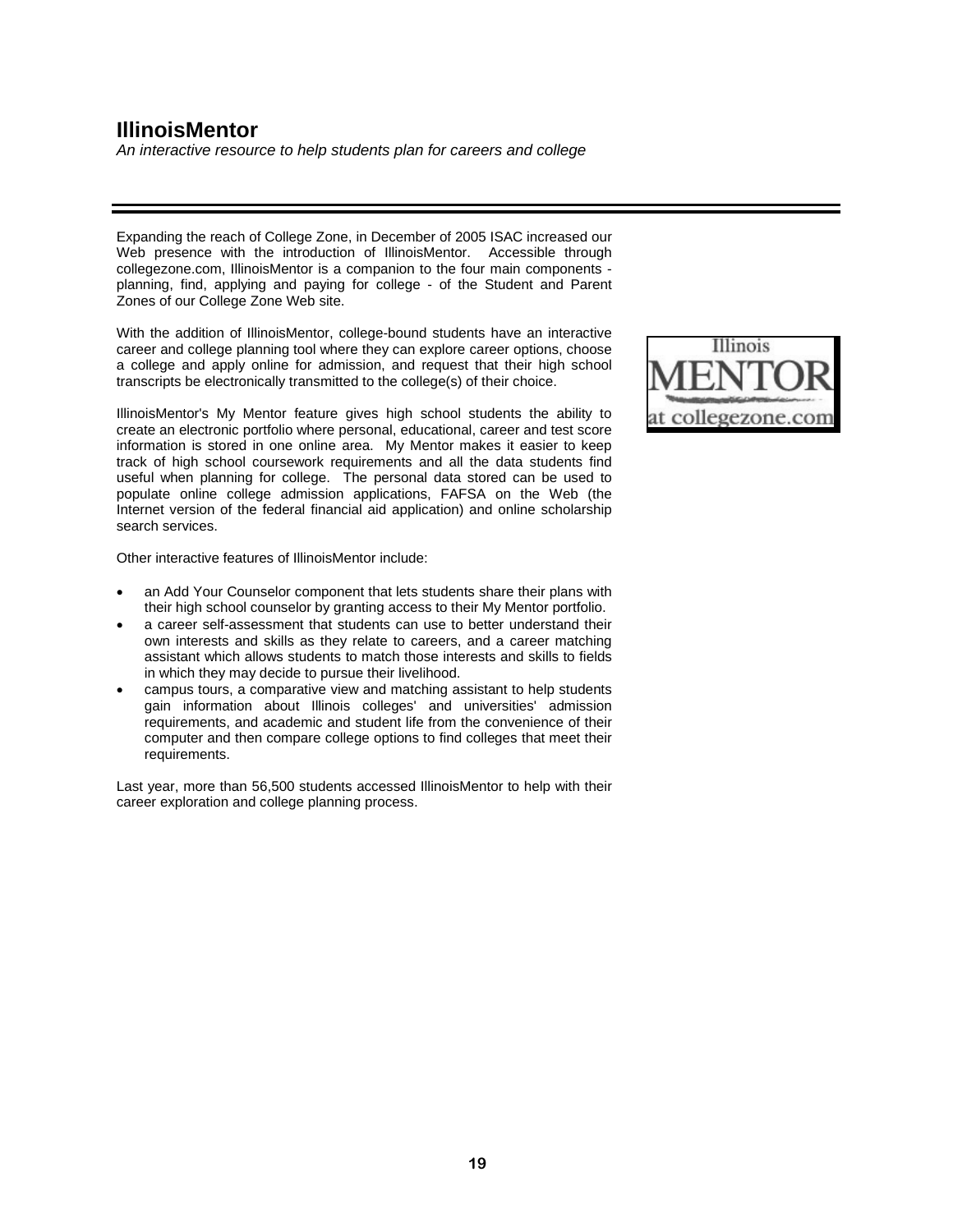# **ISAC's Finances**

*Restructed/simplified debt portfolio*

### **2002 Resolution: Outstanding Issues post Restructuring**

| <b>Series</b> | <b>Payment Priority</b> | <b>Rate Reset Frequency</b> | <b>Maturity</b> | <b>Outstanding Par Value</b><br><b>Post Restructure</b> |
|---------------|-------------------------|-----------------------------|-----------------|---------------------------------------------------------|
| 2002 -3       | Senior                  | 28 days                     | 3/1/2042        | \$<br>70,000,000                                        |
| 2002 II       | Subordinated            | 28 days                     | 3/1/2042        | \$<br>30,000,000                                        |
| 2003 IV-1     | Senior                  | 28 days                     | 3/1/2043        | \$<br>88,150,000                                        |
| 2003 IV-3     | Senior                  | 28 days                     | 3/1/2043        | \$<br>21,400,000                                        |
| 2004 VI-3     | Senior                  | 28 days                     | 3/1/2044        | \$<br>75,000,000                                        |
| 2005 VIII-1   | Senior                  | 28 days                     | 3/1/2045        | \$<br>70,000,000                                        |
| 2005 VIII-2   | Senior                  | 28 days                     | 3/1/2045        | \$<br>70,000,000                                        |
| 2005 VIII-3   | Senior                  | 28 days                     | 3/1/2045        | \$<br>80,000,000                                        |
| 2005 VIII-4   | Senior                  | 28 days                     | 3/1/2045        | \$<br>50,000,000                                        |
| 2005 VIII-5   | Senior                  | 28 days                     | 3/1/2045        | \$<br>60,000,000                                        |
| 2005 VIII-6   | Senior                  | 28 days                     | 3/1/2045        | \$<br>70,000,000                                        |
| 2005 VIII-7   | Senior                  | 28 days                     | 3/1/2045        | \$<br>80,000,000                                        |
| 2005 VIII-8   | Senior                  | 28 days                     | 3/1/2045        | \$<br>80,000,000                                        |
| 2005 IX-1     | Subordinated            | 28 days                     | 3/1/2045        | \$<br>20,000,000                                        |
| 2005 IX-2     | Subordinated            | 28 days                     | 3/1/2045        | \$<br>20,000,000                                        |
|               |                         |                             |                 | 884,550,000                                             |
|               |                         | <b>Total Senior</b>         |                 | \$<br>814,550,000                                       |
|               |                         | % Senior                    |                 | 92.1%                                                   |
|               |                         | Total Subordinated          |                 | \$<br>70,000,000                                        |
|               |                         | %Subordinated               |                 | 7.9%                                                    |

### **Restructured/Simplified Debt Portfolio:**

| <b>Total Available Credit/Debt Issues Outstanding</b> |    |               |                                    |  |  |
|-------------------------------------------------------|----|---------------|------------------------------------|--|--|
| <b>Pre Loan Sales and Restructure</b>                 |    |               |                                    |  |  |
| 1992 Resolution                                       | \$ | 690,180,000   | <b>FFELP and Alternative Loans</b> |  |  |
| 1995 Resolution                                       | \$ | 940,000,000   | <b>FFELP and Alternative Loans</b> |  |  |
| 2001 Resolution                                       | \$ | 881,200,000   | <b>FFELP and Alternative Loans</b> |  |  |
| 2002 Resolution                                       | \$ | 1,432,200,000 | <b>FFELP and Alternative Loans</b> |  |  |
| Five series of VRDN's                                 |    | 259,700,000   | <b>FFELP and Alternative Loans</b> |  |  |
| Bank of America Warehouse Line                        | \$ | 500,000,000   | FFELP                              |  |  |
| Total                                                 |    | 4,703,280,000 |                                    |  |  |
| <b>Post Loan Sales and Restructure</b>                |    |               |                                    |  |  |
| 2002 Resolution                                       | \$ | 884,550,000   | <b>FFELP ONLY</b>                  |  |  |
| Citibank Warehouse Line                               | \$ | 500,000,000   | Alternative Loans*                 |  |  |
| Total                                                 | \$ | 1,384,550,000 |                                    |  |  |

\* Amended 10/2007 with a \$150 million sub limit for FFELP loans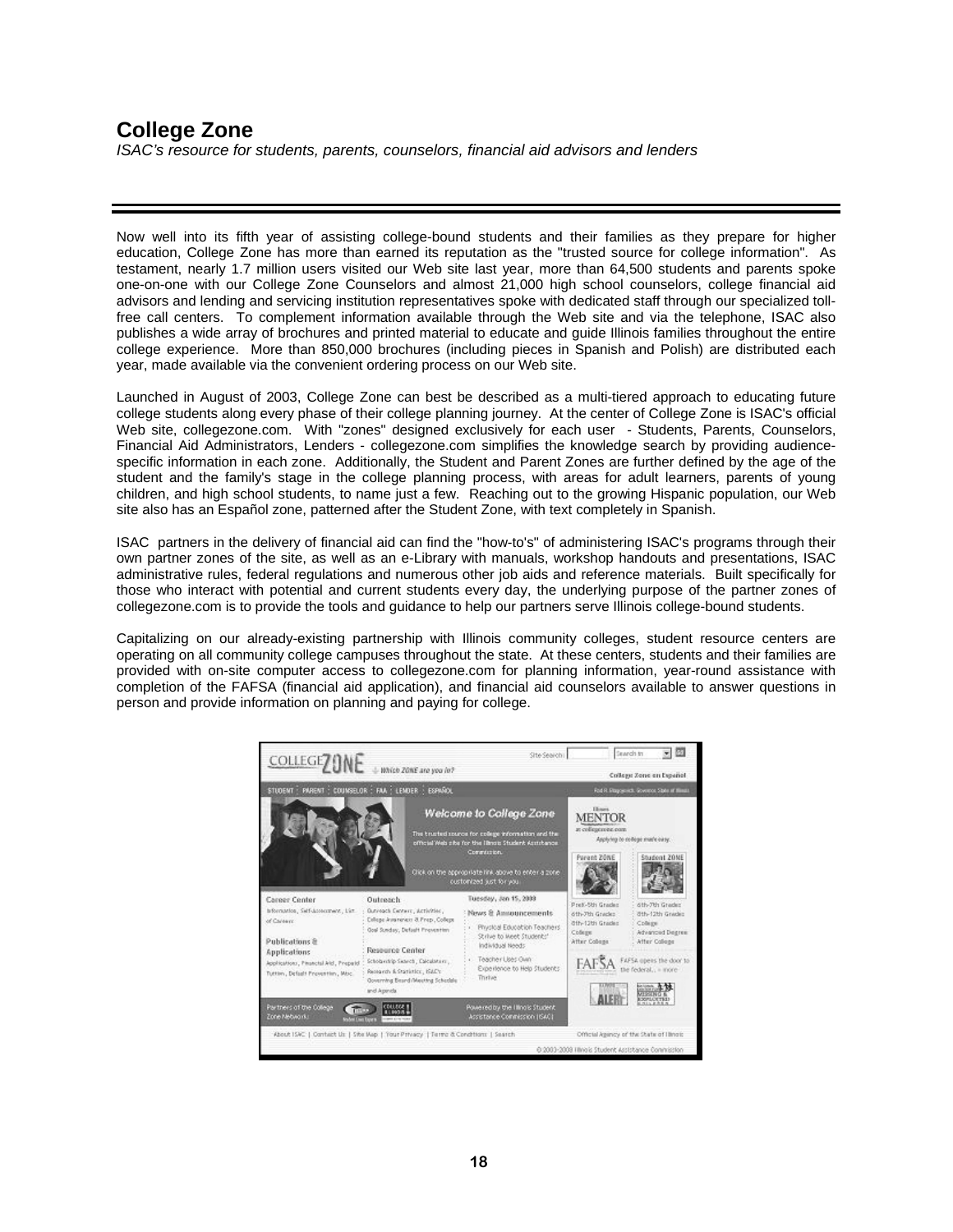## **The Illinois Designated Account Purchase Program**



*"The Low Cost Borrower Benefits Program will slash the amount of debt a student faces on graduation day. And by cutting the interest rate for borrowers who pursue vital but lower-paying careers such as teaching, we improve the quality of life for all Illinois residents." Andrew Davis* 

*Executive Director ISAC* 

For three decades, the Illinois Designated Account Purchase Program (IDAPP) has been originating loans and providing exceptional services to Illinois and outof-state borrowers. During the past year, however, IDAPP has transitioned to a new "Illinois-nexus model", focusing on making loans to students attending Illinois schools

As the current student loan market continues to be volatile, IDAPP remains committed to providing educational loans to the students and colleges of Illinois as evidenced by the newly created *College Illinois!* Capstone Loan program (page 12). Additionally, many Illinois colleges have asked IDAPP to assist with developing their preferred lender lists, including Western Illinois University, Illinois Wesleyan University, Rush University, Trinity International University, Saint Xavier University and Robert Morris College.

#### **New initiative will save typical college student \$2,600 while providing incentive to live and work in Illinois**

In December, IDAPP's Low Cost Borrower Benefits Program was introduced. Through this program, Illinois college students who receive federal Stafford loans may now be able to have as much as 1.8 percent cut from their interest rate.

The Low Cost Borrower Benefits Program slashes the cost of borrowing for Illinois college graduates whose careers may be in lower-paying fields, such as social work, teaching or health care. A borrower who has received a Stafford loan through ISAC's lending division - IDAPP - is eligible to cut the interest rate by obtaining Illinois employment, earning less than \$50,000 or enrolling in a direct debit program.

A student who borrows \$20,000 with a ten-year repayment period will save an estimated \$2,600 over the life of the loan under this initiative. The Low Cost Borrower Benefits Program cuts college costs in three ways:

- A 0.5 percent interest rate reduction is earned immediately for obtaining Illinois employment. Eligibility begins once the borrower has graduated, entered repayment and begun paying state income taxes.
- An interest rate reduction of 0.5 percent is applied if the borrower's annual income is between \$30,001 and \$50,000. A 1.0 percent interest rate reduction is applied if the borrower's annual income is \$30,000 or less.
- A 0.3 percent rate reduction is earned by enrolling in the direct debit program, through which the borrower may pay the loan directly from a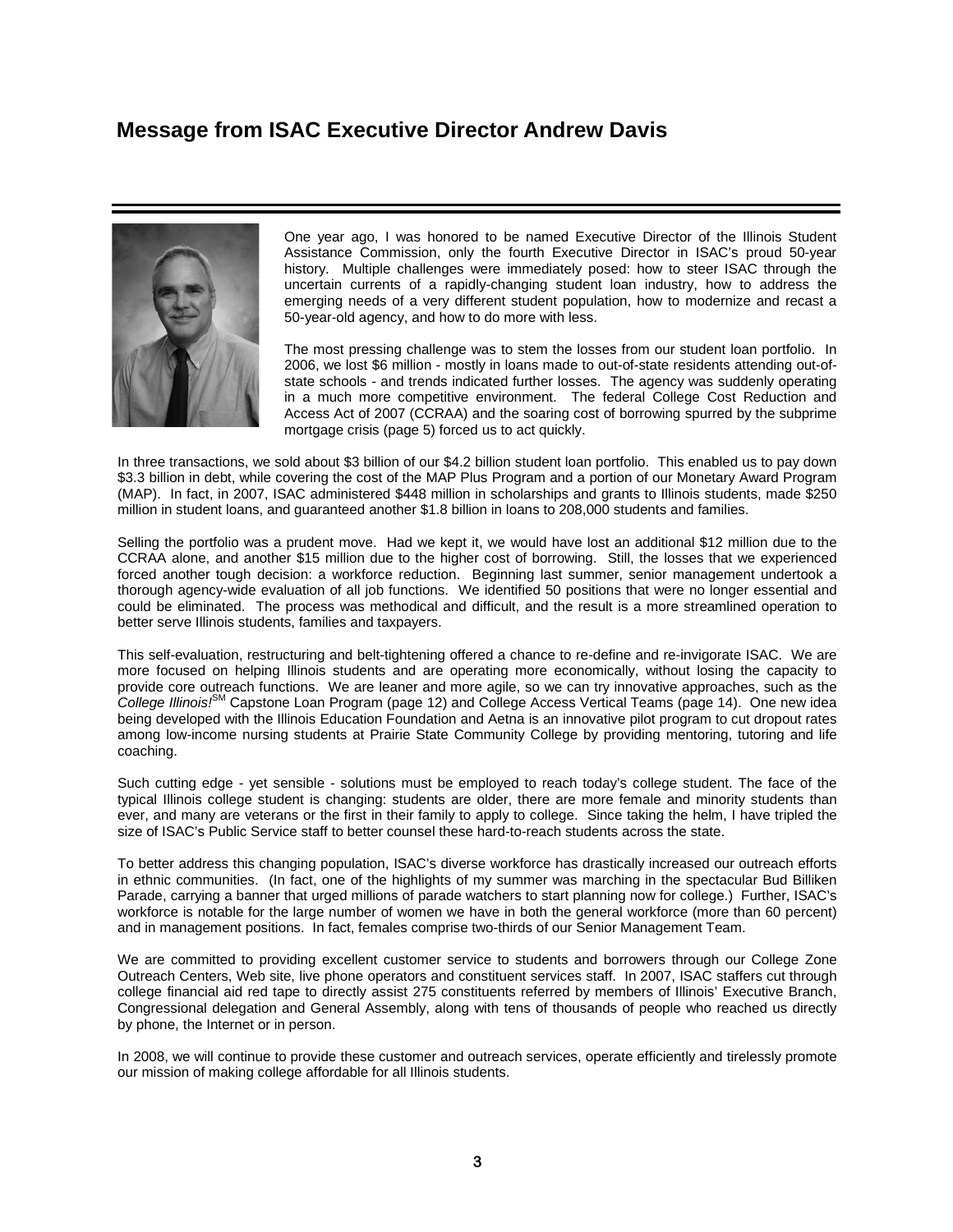## *College Illinois!*SM**: A Worry-Free Way To Pay For College**

*Illinois' prepaid tuition plan celebrates 10th anniversary*

Soaring college tuition. Volatile financial markets. Rising student loan debt. For most families, the cost of a college education may be the single most expensive purchase they ever make, other than perhaps purchasing a home. So, ten years ago, the State of Illinois created a 529 Prepaid Tuition Program called *College Illinois!*<sup>SM</sup>, administered by ISAC. The idea was to give Illinois families a tax-advantaged way to lock in the cost of future college tuition and fees today.

Since then, *College Illinois!*<sup>SM</sup> has grown into one of the nation's largest prepaid tuition plans. More than 57,000 contracts, valued at more than \$1.1 billion, have been purchased for more than 53,900 students. These contracts represent prepayment of nearly 180,000 years of college. *College Illinois!*<sup>6M</sup> contracts are not affected by stock market volatility or a loss in purchasing power due to tuition inflation. Similar to an insurance policy, *College Illinois!*<sup>SM</sup> is a contract between the purchaser and the State of Illinois that ensures future payment of tuition and fees for college. *College Illinois!*<sup>©M</sup> really means College Anywhere, since benefits may be used at any Illinois college, as well as colleges and universities, public or private, nationwide.

Plan earnings are 100 percent exempt from state and federal taxes. Purchasers also can claim a state tax deduction of up to \$10,000 (or \$20,000 per couple) on contributions used to pay for *College Illinois!<sup>6M</sup>* contracts. These same tax benefits extend to grandparents or other family members who give the gift of a college education through *College Illinois*<sup>6M</sup>.

Participants can purchase from one semester at a community college to nine semesters at a public university. Various payment options are available: participants may pay by lump sum or enroll in an installment plan. The Buy-A-Year approach is another popular way to begin building a financial plan to pay for college, by starting today and adding semesters over time. More information is available at collegeillinois.com.

*"I've never seen tuition rates go down, and to lock in at today's value really appealed to us."* **Mike C., Crystal Lake**



**College tuition costs for a child born in 2008 are projected to be as high as \$140,000.**



*College Illinois!*SM *mascots Tony Tuition and Rex the Exclamation Point hit the road recently on a 10-stop tour of Illinois to promote College Illinois!*SM *enrollment. Every year, thousands of families learn about this prepaid tuition program through free and paid media, Internet marketing and promotional events such as this one at the Old State Capitol in Springfield (left), or at other venues such as the University of Illinois-Northwestern football game in Champaign or the Halloween celebration at Chicago's Millennium Park (right). Rex and Tony also annually display their hockey skills at Chicago Wolves home games in Rosemont.* 

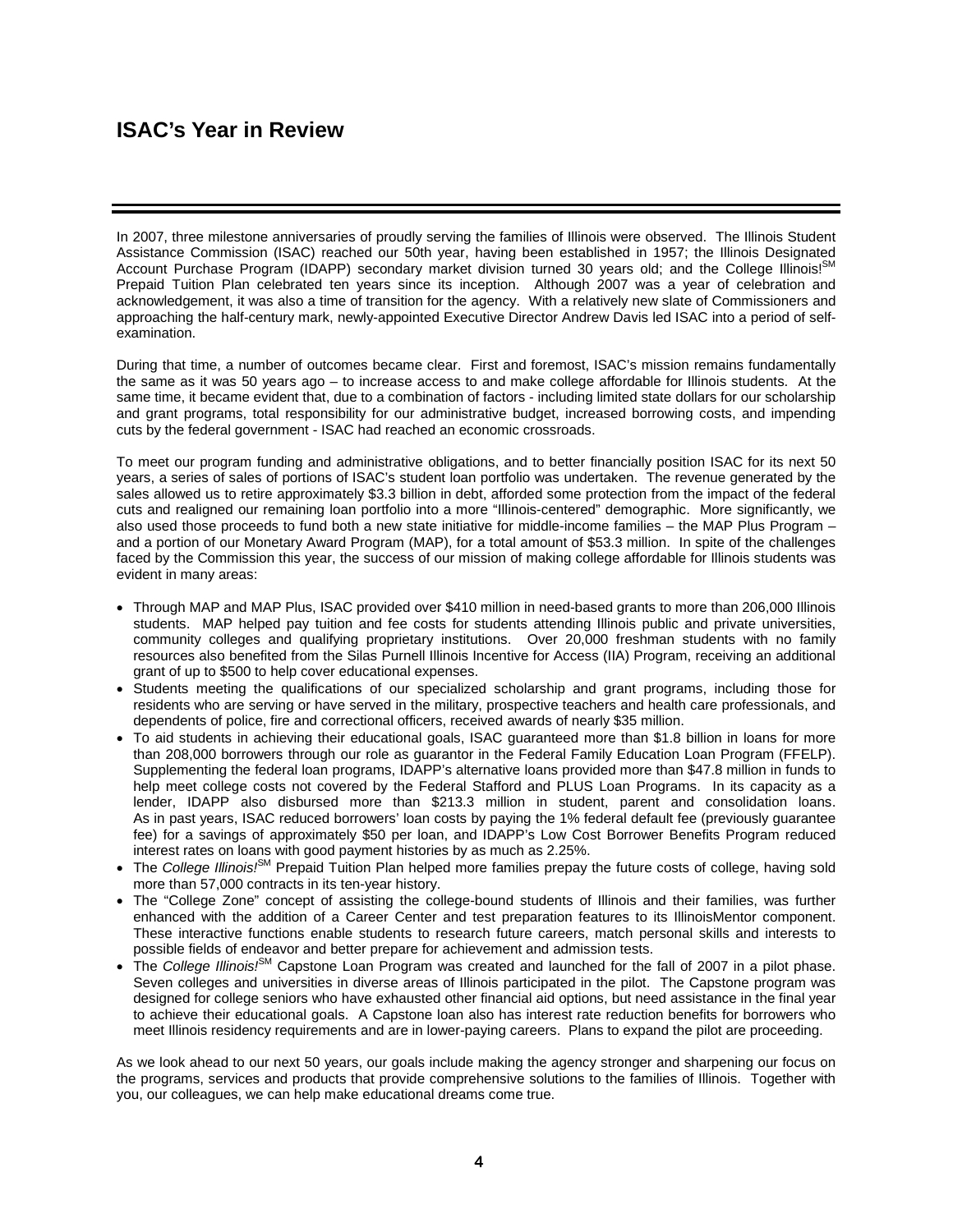### **Who Benefits From ISAC Scholarships and Grants?**

*\$448 million to 181,526 students*

ISAC administers more than a dozen different grants and scholarship programs. Some grants are issued based on need, such as the Monetary Award Program (MAP) and the Silas Purnell Illinois Initiative for Access Program. Others are designed to encourage students to pursue careers in such vital professions as teaching or nursing.

Last year, ISAC issued \$448 million in grants and scholarships to 181,526 Illinois students. Some of the larger program appropriations and number of recipients in 2007:

|                                              | <b>FY07 Appropriations</b> | <b>Recipients</b> |
|----------------------------------------------|----------------------------|-------------------|
| Monetary Award Program (MAP)                 | \$354,259,000              | 145,796           |
| Silas Purnell Illinois Initiative for Access | 8,200,000<br>S.            | 20,473            |
| Illinois Veteran Grants (IVG)                | \$19,250,000               | 10,964            |
| Illinois National Guard Grants               | 4,480,000<br>SS.           | 1.999             |
| Illinois Future Teacher Corps Scholarships   | 4,100,000<br>\$.           | 566               |
| <b>Minority Teachers Scholarships</b>        | 3,100,000<br>S.            | 601               |

The Monetary Award Program has been the state's cornerstone need-based college grant program. At least 4 million MAP grants have been awarded to students since the program was launched in 1967. The MAP grant provides payment toward tuition and mandatory fees at any Illinois public or private 2- and 4-year college, university or hospital school. The student must be an Illinois resident and not in default on any student loans. Eligibility is based on financial need and the maximum award depends on legislative action and available funding. Each academic year, the amount of the maximum annual award is the least of (1) the eligible amount as determined by an analysis of financial circumstances, (2) the maximum amount which ISAC allows for tuition and fees at the college, or (3) \$4,968.

The Monetary Award Program has expanded to accommodate the changing population of students and their needs. In 1974, the program was opened to half-time students. While some dependent students were helped by this change, the expansion significantly increased the number of independent students receiving aid. Less than 40 percent of MAP awards went to independent students before half-time awards were paid; today, nearly 50 percent of MAP awards go to independent students. In 1998, MAP was further expanded to include students attending proprietary institutions. Now, about 6,500 proprietary school students receive approximately \$18 million in MAP awards, nearly 5 percent of the dollars awarded.



William Alvarez, a Robert Morris College student in culinary arts, appeared at an ISAC Commission meeting in June to express his thanks for the MAP grant he received. "This grant is helping me to achieve my dreams and I really appreciate it, " Alvarez said.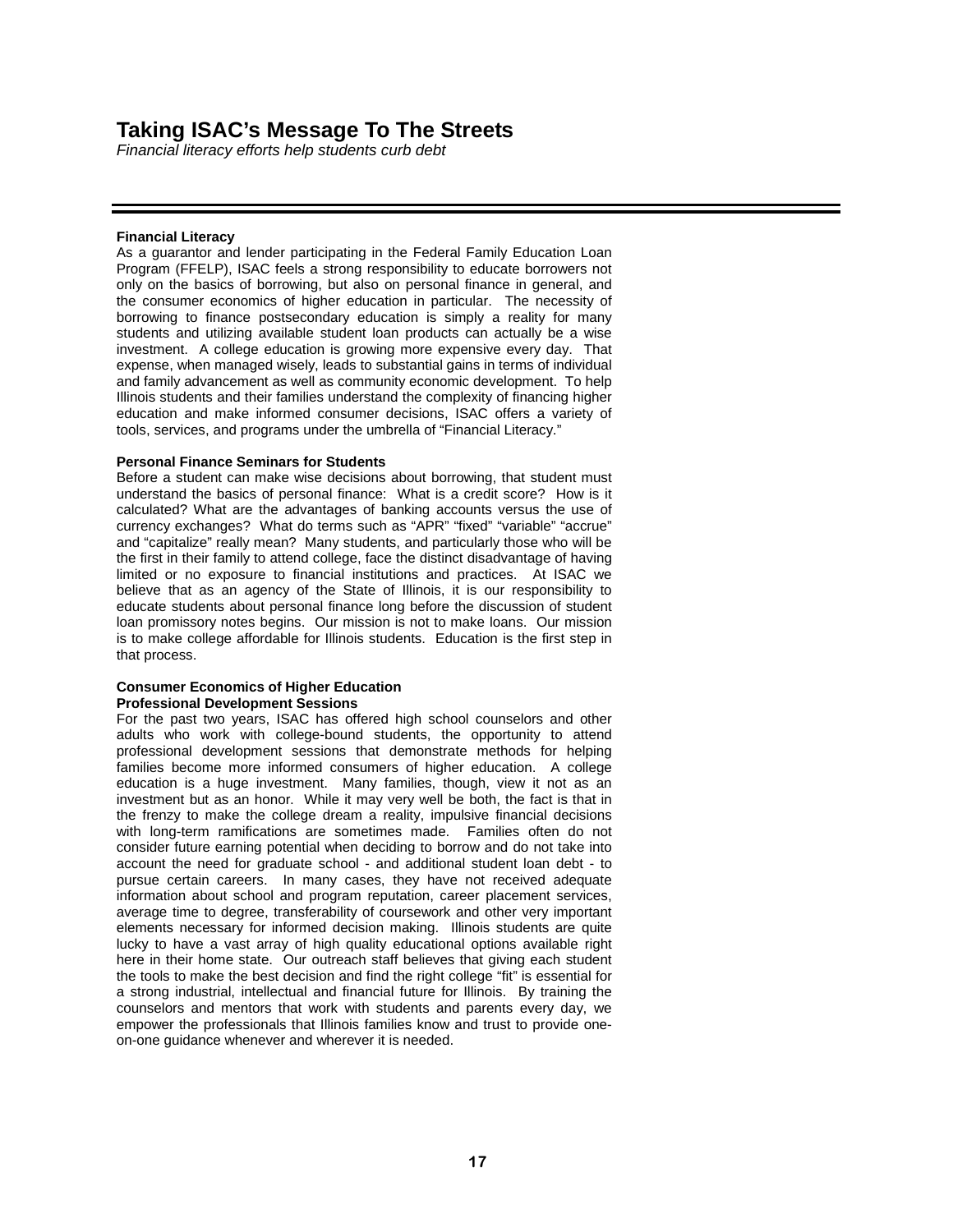### **Who Benefits From ISAC Scholarships and Grants?**

*Veterans, the needy, future teachers* 

#### **Silas Purnell Illinois Incentive for Access (IIA) Grant**

Named for one of the Tuskegee Airman and a Chicago education advocate who personally raised funds so that 60,000 students from disadvantaged families could attend college, the Silas Purnell Illinois Incentive for Access Grant provides up to \$500 to thousands of college freshmen who have no family resources.

#### **Illinois Veteran Grant (IVG)**

Since 1920, Illinois has been a national leader in helping military veterans attend college. Through the Illinois Veteran Grant Program created in 1967, Illinois public colleges and universities partnered with ISAC to waive tuition and mandatory fees for nearly 11,000 veterans during the 2006-07 academic year, a number which will likely increase as more troops return home. The General Assembly has appropriated about \$19 million to help cover the cost of IVG in each of the past six years. The program was created to honor Illinois veterans (including members of the Illinois National Guard or a Reserve component of the Armed Forces) with at least one year of federal active duty. All periods of service must have been honorable.

#### **Illinois National Guard (ING) Grant**

The Illinois Army and Air National Guard is comprised of 13,200 men and women based at 53 armories and three air bases. After one year of service, an Illinois National Guard member is eligible for the Illinois National Guard Grant which pays for tuition and certain fees at public 2- or 4-year Illinois colleges and universities. For the 2006-07 school year, nearly 2,000 National Guard members used the grant to help with college expenses.

#### **Illinois Future Teacher Corps (IFTC)**

The State of Illinois needs new teachers, at least 15,000 per year. The Illinois Future Teacher Corps Program—created by Governor Rod Blagojevich in 2003 - is a scholarship for academically talented students who plan to pursue careers as preschool, elementary and secondary school teachers in Illinois. Based on the teaching commitment made, awards may be up to \$5,000 or \$10,000 per year for payment of tuition, fees, room and board. Students with financial need, minority students and those planning to teach in a hard-to-staff school or teacher shortage discipline receive awarding priority.



Morton College sophomore Guadalupe Zarco, participated in a panel discussion with ISAC Executive Director Andrew Davis in Cicero last October. Describing herself as a single mom who comes from an immigrant family and works two jobs, Guadalupe told ISAC officials, "There are many people here at Morton who have gone through the same thing that I have." Davis said ISAC is aware of the "changing profile" of today's college students, who are older and more likely to be working parents. "Society is changing. Students over age 24 are the fastest-growing college-bound group and ISAC is res ponding to these new demographics."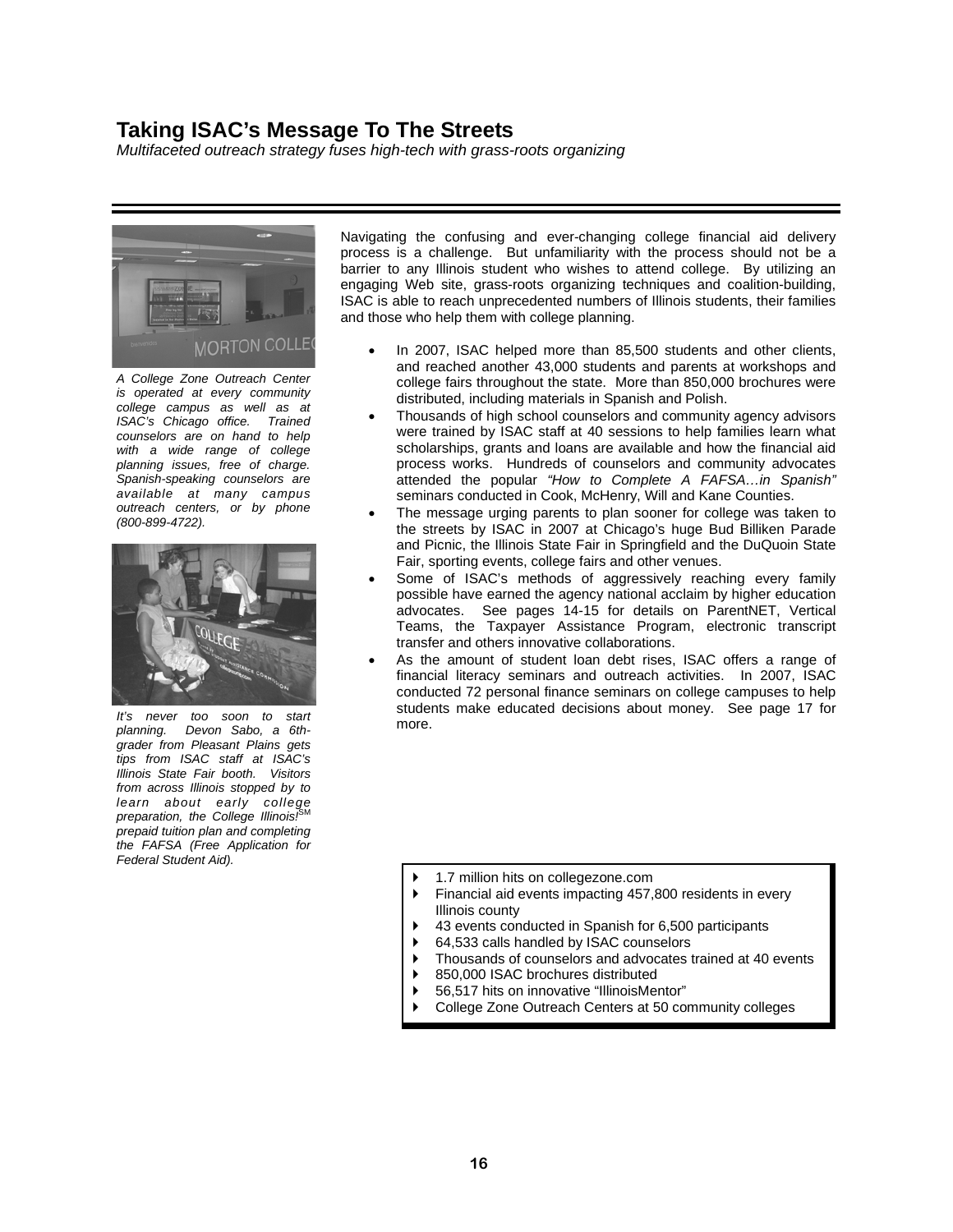## **Breaking New Ground:**  *College Illinois!*SM **Capstone Loan Program**

*Trailblazing initiative helps college seniors "cross the finish line"*

*"We have many students who must borrow to complete their college degrees but who are idealists in their vocation. That usually means a lowerpaid occupation, and the Capstone program can make their dreams and future*   $contributions$ *possible."* 

*Chancellor Sylvia Manning University of Illinois at Chicago* 



*"The Capstone Loan has made a huge difference with my finances and took away the most stressful part of my last year in college, which is worrying about paying rent and other living expenses. I'm thankful Capstone was created and that I was eligible."* 

**Chelsea Gunder Western Illinois University English Education major from Justice, Illinois** 

For many college seniors, the final year of school poses new financial burdens. Often, they have exhausted their grant, loan and other financial aid options. To address this problem, ISAC Executive Director Andrew Davis assembled a task force and charged it with designing a low-interest loan program to ensure that all of the other aid or loans these students received was not in vain. The result was the trailblazing *College Illinois!*SM Capstone Loan program.

The first of its kind in the nation, the *College Illinois!*<sup>6M</sup> Capstone Loan program is designed to "help college seniors cross the finish line" and keep Illinois students in Illinois. It includes a "salary-sensitive" interest rate component to help students who pursue crucial but lower-paying jobs (such as teachers or social workers), and students who plan to pursue careers in regions of the state with lower salary levels. The loan's interest rate starts at 8 percent, but there are unique interest rate reductions for students who are residents of the state (paying individual income taxes in Illinois) and work in Illinois or earn lower salaries, such as:

- A 1 percent interest rate reduction can be earned immediately for obtaining Illinois employment. Regardless of income, this benefit can be earned once the borrower has graduated, entered repayment and begun paying state income taxes. Annual proof of Illinois employment is required.
- A rate reduction of 1 percent will be applied if the borrower's annual income is between \$30,001 and \$50,000. A rate reduction of 2 percent will be applied if the borrower's annual income is \$30,000 or less. Annual proof of income is required.
- If the borrower works full time and has an annual income of \$30,000 or less, the outstanding balance on the loan may be reduced by 2 percent upon the completion of each series of 12 consecutive, on-time payments.

"By offering interest rate reductions for borrowers who stay in Illinois, we curb 'brain drain' and keep our new college graduates closer to home," Davis said. "And by reducing the rate another point or two for borrowers who are taking important but lower-paying jobs, we improve the quality of life for all Illinois residents."

The program's name - "Capstone" - is inspired by an ancient architectural term referring to the stone at the top of an arch which locks the rest of the structure together. It is the apex or crowning achievement, a fitting description of what this loan can do for students as they near the completion of their undergraduate work. Seven diverse Illinois schools participated in the initial pilot phase: University of Illinois at Chicago, Western Illinois University (Macomb and Quad Cities), Loyola University Chicago, Saint Xavier University (Chicago and Orland Park), North Central College (Naperville), Millikin University (Decatur) and Midstate College (Peoria). The pilot is being expanded in 2008-09.



#### *Peoria Residents Are First Capstone Grads*

*Benita Fields (left) and Ritchie Higdon - both of Peoria - were the first students to graduate who benefited from a College Illinois!SM Capstone Loan. Both were November graduates from Midstate College, one of seven pilot schools in the Capstone Loan Program. Fields - a mother of six and now a Caterpillar employee - had exhausted all eligibility for other state and federal programs. "This*  loan came at just the right time," Fields said. Higdon, who graduated with a *Bachelor of Science in Accounting, said, "This loan allowed me to finish my degree without having to put a financial burden on my family."*

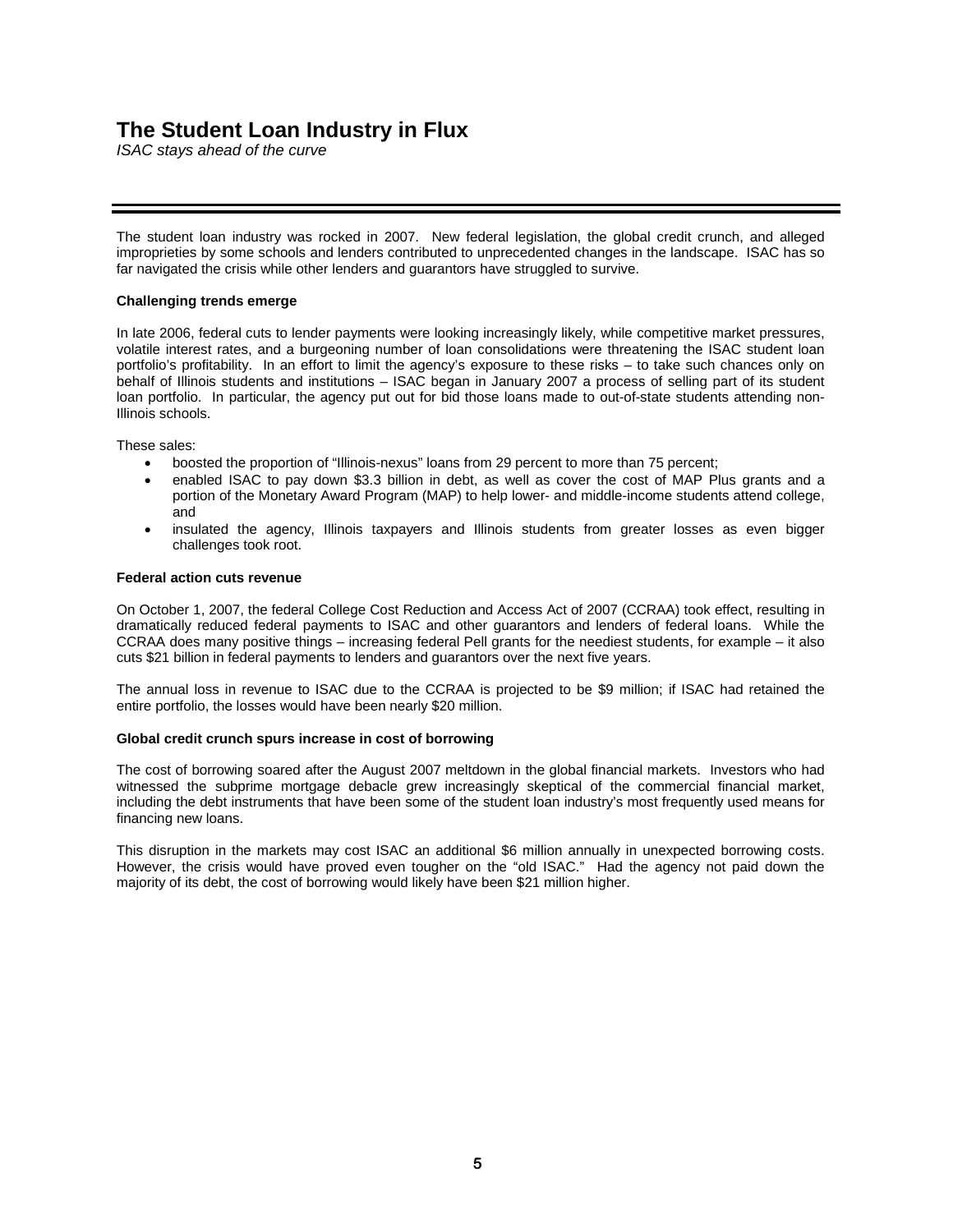# **Breaking New Ground: Illinois Veterans' Home Nurse Loan Repayment Program**

*Helping those who help our heroes*

Deborah Frank, a single mom from Kankakee County, was facing \$4,500 in student loan debt. A licensed practical nurse at the Manteno Veterans' Home for the past 12 years, Frank heard that the new Illinois Veterans' Home Nurse Loan Repayment Program was designed to help nurses pay off their student loans. In November, Frank became the first Illinois nurse to participate in the groundbreaking new initiative. She is now planning to use the grant to pay off her loans from nursing school, thanks to her commitment to helping Illinois veterans. "I hope this program will be an incentive for nurses to work in the Veterans' Homes because I'm very happy with my job here at IVHM," Frank said.

To address the nursing shortage and ensure quality care for those in the state's veterans' homes, the State of Illinois created the Veterans' Home Nurse Loan Repayment Program to be administered by ISAC in conjunction with the Illinois Department of Veterans' Affairs (IDVA). Nurses employed at a veterans' home for one year are now eligible to have as much as \$5,000 of their student loans repaid by the state. The award may only be used to pay the recipient's educational loan.

To be eligible for the repayment, the registered professional or licensed practical nurse must:

- be a U.S. citizen or eligible non-citizen and be an Illinois resident;
- have an outstanding balance due on an eligible educational loan (includes Stafford loans, Graduate PLUS loans, consolidation loans, nursing student loans, Supplemental Loans for Students, alternative loans and other types of government and institutional loans);
- be a nurse who meets licensing requirements of the Illinois Department of Financial and Professional Regulation and is in good standing by the IDVA; and
- fulfill a 12-month period as a registered nurse or licensed practical nurse at one of Illinois' Veterans' Homes, in Anna, LaSalle, Quincy or Manteno.

"One way to honor the sacrifices made by the men and women who now reside in Illinois Veterans' Homes is by providing the best care possible," IDVA Director Tammy Duckworth said. "The Veterans' Home Nurse Loan Repayment Program enables us to keep quality nursing professionals on the job, doing what they do best."

"Nursing is a tough profession that takes a special kind of person, one with commitment and compassion," ISAC Executive Director Andrew Davis said. "When it comes to caring for our veterans, the people of Illinois wish to attract and retain the very best nursing professionals. This program will help do so."



*Nurse Deborah Frank with Victor Sylvester, a World War II veteran at the Manteno Veterans' Home. Frank became the first Illinois resident to participate in the Veterans' Home Nurse Loan Repayment Program, which helps nurses pay off their student loans.* 

*"We are making every effort to help make sure that all of our veterans get the quality care they deserve.* 

*The new Veterans' Home Nurse Loan Repayment Program will not only help nurses repay their student loans, it will attract even more qualified nurses to pursue their career helping take care of our veterans."* 

> *Governor Rod R. Blagojevich, in his Veterans' Day announcement making \$1.2 million available for the Veterans' Home Nurse Loan Repayment Program.*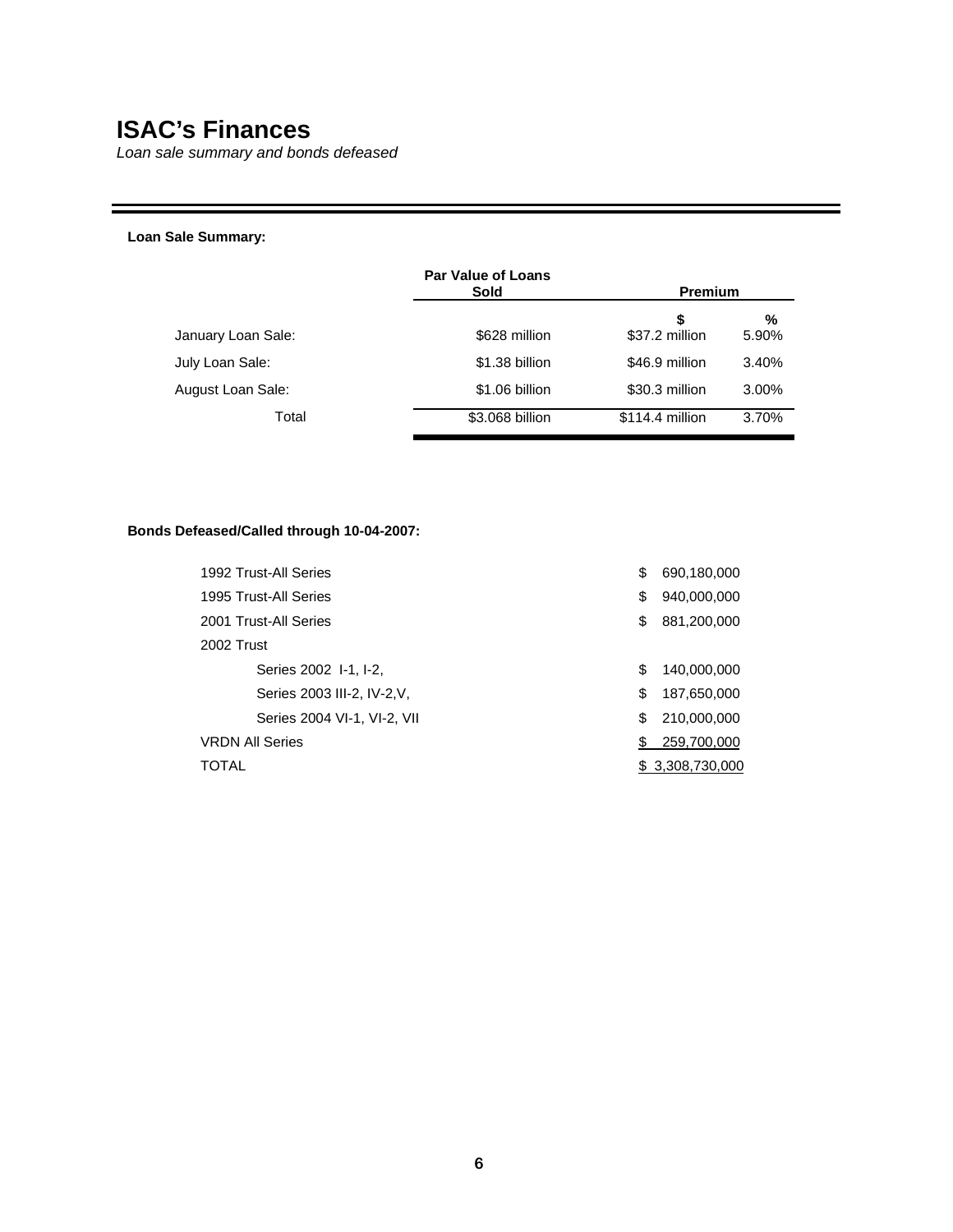### **Innovative Approaches**

*Building partnerships with parents, local communities* 



Students need more than financial assistance to gain a college education. Cutting-edge programs have been developed by ISAC to address the needs of first-generation students, students form low-income families and those who have fallen through the college track cracks. Both the ParentNET and Vertical Teams initiatives - which ISAC plans to roll out in the upcoming year - have been hailed nationally as model programs.

**Parent Network for Education and Training (ParentNET): Getting parents involved**  Many students rely on their parents – some of whom lack any prior college-going experience – to make decisions about higher education with lifelong impact. ParentNET is a college access initiative designed to help parents as they help their children prepare for college. A community-based collaboration, ParentNET provides programming to address the special needs of families with students aspiring to be the first in the family to attend college.

Through the ParentNET partnership, ISAC works closely with educators and community leaders in a "four-season strategy" to help parents believe their children can attend college and prepare for it. In the fall, early awareness workshops are offered. Financial aid awareness and FAFSA completion seminars are convened in the winter. Springtime brings college campus exposure and parent leadership training occurs in the summer. Each event increases the social capital of the parents, enabling them to navigate the complex process of college admission and financial aid.

**We're using<br>raditional coalitiontraditional building and grass**roots organizing<br>techniques to put **techniques n o n t r a d i t i o n a l students on a college track much sooner and keep them there." Andrew Davis Executive Director ISAC** 

ParentNET began in 2006 as a pilot project with several Chicago-area partners: University of Illinois at Chicago, Latin American Recruitment and Educational Services, Richard Daley College, West Side Technical Institute, League of United Latin American Citizens (LULAC), National Education Service Center, Benito Juarez Community Academy, Kelly High School and Community Links High School. Parents attended various college fairs (offered in English and Spanish), culminating in a "Three College Visits in One Day" tour, during which parents were bused to a vocational school, community college and university.

#### **College Access Vertical Teams: Unclogging the P16 pipeline**

The path to college must begin early in a student's career. Many low-income students in particular need more guidance and support as they advance through elementary and secondary school. To eliminate barriers to postsecondary education for such students, ISAC developed the College Access Vertical Team concept. The idea is to establish small networks of educational and outreach professionals within the P16 continuum to support and mentor students at a much earlier age.

A local Vertical Team is comprised of at least five individuals: a representative from a community-based organization, a middle school teacher, a high school counselor, and a college financial aid administrator and admission counselor. Each individual builds upon the previous action of another while simultaneously laying the groundwork for subsequent action. Training and materials are provided by ISAC, which facilitates monthly meetings.

The first Vertical Team was organized in the Rockford area in 2006. Consisting of Rock Valley College, Rockford East High School, Lincoln Middle School and La Voz Latina, this team organized popular outreach events, including a day-long field trip to Rock Valley College which enabled students to attend a real college lecture, participate in a campus-wide scavenger hunt and meet with first-generation college students.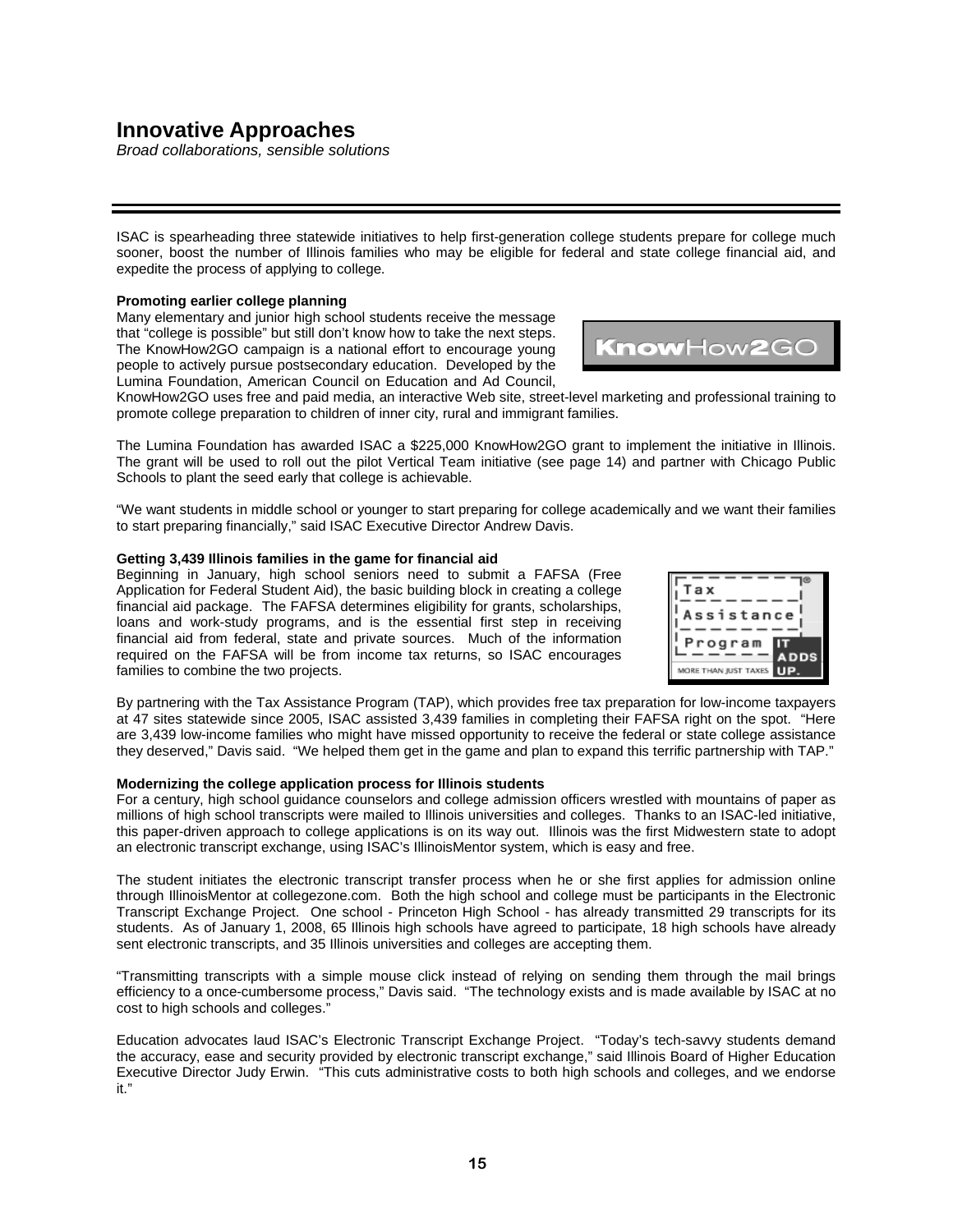# **Innovative Approaches**

*Broad collaborations, sensible solutions*

ISAC is spearheading three statewide initiatives to help first-generation college students prepare for college much sooner, boost the number of Illinois families who may be eligible for federal and state college financial aid, and expedite the process of applying to college.

### **Promoting earlier college planning**

Many elementary and junior high school students receive the message that "college is possible" but still don't know how to take the next steps. The KnowHow2GO campaign is a national effort to encourage young people to actively pursue postsecondary education. Developed by the Lumina Foundation, American Council on Education and Ad Council,

KnowHow2GO uses free and paid media, an interactive Web site, street-level marketing and professional training to promote college preparation to children of inner city, rural and immigrant families.

The Lumina Foundation has awarded ISAC a \$225,000 KnowHow2GO grant to implement the initiative in Illinois. The grant will be used to roll out the pilot Vertical Team initiative (see page 14) and partner with Chicago Public Schools to plant the seed early that college is achievable.

"We want students in middle school or younger to start preparing for college academically and we want their families to start preparing financially," said ISAC Executive Director Andrew Davis.

#### **Getting 3,439 Illinois families in the game for financial aid**

Beginning in January, high school seniors need to submit a FAFSA (Free Application for Federal Student Aid), the basic building block in creating a college financial aid package. The FAFSA determines eligibility for grants, scholarships, loans and work-study programs, and is the essential first step in receiving financial aid from federal, state and private sources. Much of the information required on the FAFSA will be from income tax returns, so ISAC encourages families to combine the two projects.

By partnering with the Tax Assistance Program (TAP), which provides free tax preparation for low-income taxpayers at 47 sites statewide since 2005, ISAC assisted 3,439 families in completing their FAFSA right on the spot. "Here are 3,439 low-income families who might have missed opportunity to receive the federal or state college assistance they deserved," Davis said. "We helped them get in the game and plan to expand this terrific partnership with TAP."

#### **Modernizing the college application process for Illinois students**

For a century, high school guidance counselors and college admission officers wrestled with mountains of paper as millions of high school transcripts were mailed to Illinois universities and colleges. Thanks to an ISAC-led initiative, this paper-driven approach to college applications is on its way out. Illinois was the first Midwestern state to adopt an electronic transcript exchange, using ISAC's IllinoisMentor system, which is easy and free.

The student initiates the electronic transcript transfer process when he or she first applies for admission online through IllinoisMentor at collegezone.com. Both the high school and college must be participants in the Electronic Transcript Exchange Project. One school - Princeton High School - has already transmitted 29 transcripts for its students. As of January 1, 2008, 65 Illinois high schools have agreed to participate, 18 high schools have already sent electronic transcripts, and 35 Illinois universities and colleges are accepting them.

"Transmitting transcripts with a simple mouse click instead of relying on sending them through the mail brings efficiency to a once-cumbersome process," Davis said. "The technology exists and is made available by ISAC at no cost to high schools and colleges."

Education advocates laud ISAC's Electronic Transcript Exchange Project. "Today's tech-savvy students demand the accuracy, ease and security provided by electronic transcript exchange," said Illinois Board of Higher Education Executive Director Judy Erwin. "This cuts administrative costs to both high schools and colleges, and we endorse it."



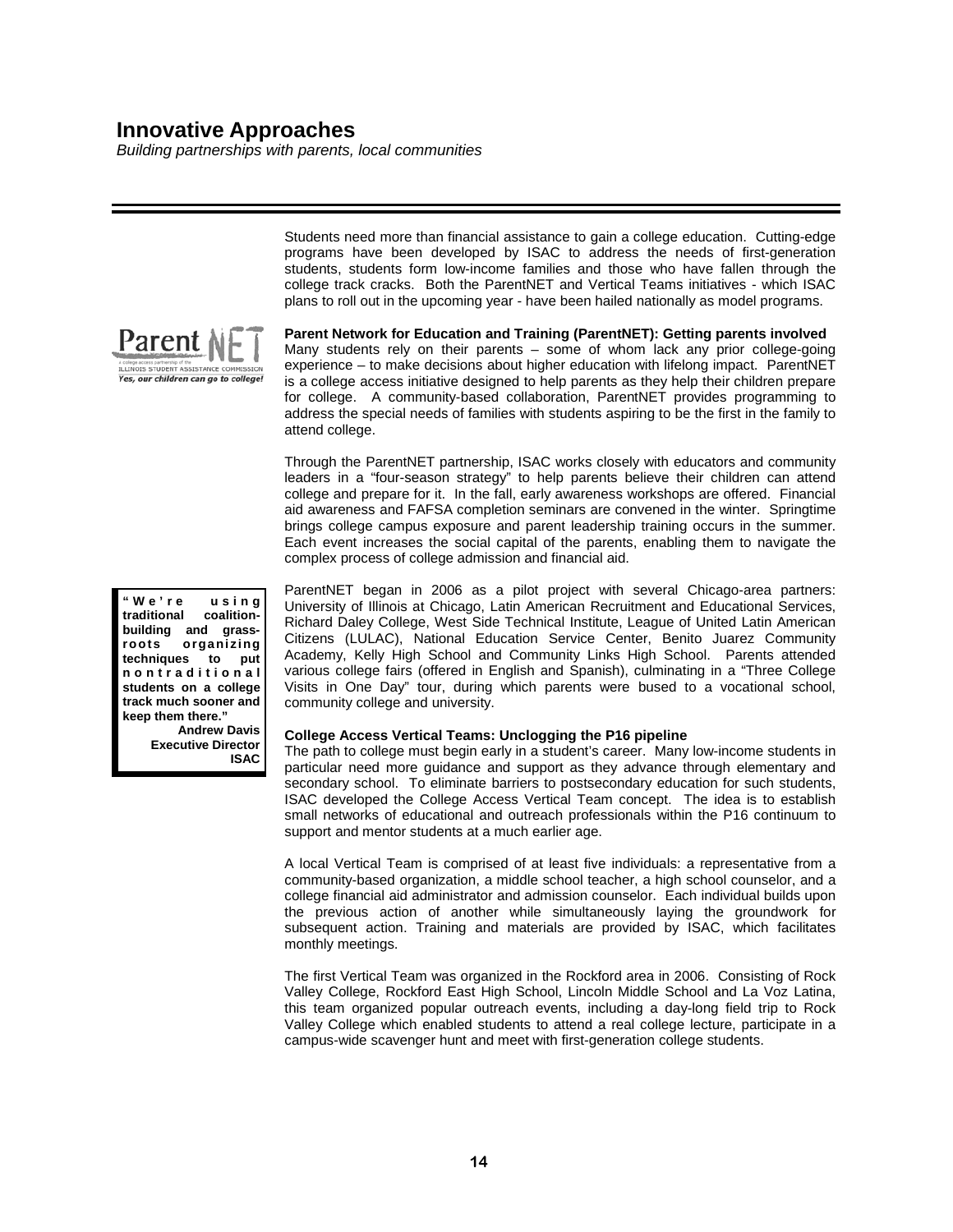### **Taking ISAC's Message To The Streets**

*Multifaceted outreach strategy fuses high-tech with grass-roots organizing*



*A College Zone Outreach Center is operated at every community college campus as well as at ISAC's Chicago office. Trained counselors are on hand to help with a wide range of college planning issues, free of charge. Spanish-speaking counselors are available at many campus outreach centers, or by phone (800-899-4722).*



*It's never too soon to start planning. Devon Sabo, a 6thgrader from Pleasant Plains gets tips from ISAC staff at ISAC's Illinois State Fair booth. Visitors from across Illinois stopped by to learn about early college*<br>*learn about early college preparation, the College Illinois!*<sup>S</sup> *prepaid tuition plan and completing the FAFSA (Free Application for Federal Student Aid).*

Navigating the confusing and ever-changing college financial aid delivery process is a challenge. But unfamiliarity with the process should not be a barrier to any Illinois student who wishes to attend college. By utilizing an engaging Web site, grass-roots organizing techniques and coalition-building, ISAC is able to reach unprecedented numbers of Illinois students, their families and those who help them with college planning.

- In 2007, ISAC helped more than 85,500 students and other clients, and reached another 43,000 students and parents at workshops and college fairs throughout the state. More than 850,000 brochures were distributed, including materials in Spanish and Polish.
- Thousands of high school counselors and community agency advisors were trained by ISAC staff at 40 sessions to help families learn what scholarships, grants and loans are available and how the financial aid process works. Hundreds of counselors and community advocates attended the popular *"How to Complete A FAFSA…in Spanish"* seminars conducted in Cook, McHenry, Will and Kane Counties.
- The message urging parents to plan sooner for college was taken to the streets by ISAC in 2007 at Chicago's huge Bud Billiken Parade and Picnic, the Illinois State Fair in Springfield and the DuQuoin State Fair, sporting events, college fairs and other venues.
- Some of ISAC's methods of aggressively reaching every family possible have earned the agency national acclaim by higher education advocates. See pages 14-15 for details on ParentNET, Vertical Teams, the Taxpayer Assistance Program, electronic transcript transfer and others innovative collaborations.
- As the amount of student loan debt rises, ISAC offers a range of financial literacy seminars and outreach activities. In 2007, ISAC conducted 72 personal finance seminars on college campuses to help students make educated decisions about money. See page 17 for more.

- Financial aid events impacting 457,800 residents in every Illinois county
- ▶ 43 events conducted in Spanish for 6,500 participants
- ▶ 64,533 calls handled by ISAC counselors
- $\triangleright$  Thousands of counselors and advocates trained at 40 events
- ▶ 850,000 ISAC brochures distributed
- 56,517 hits on innovative "IllinoisMentor"
- College Zone Outreach Centers at 50 community colleges

1.7 million hits on collegezone.com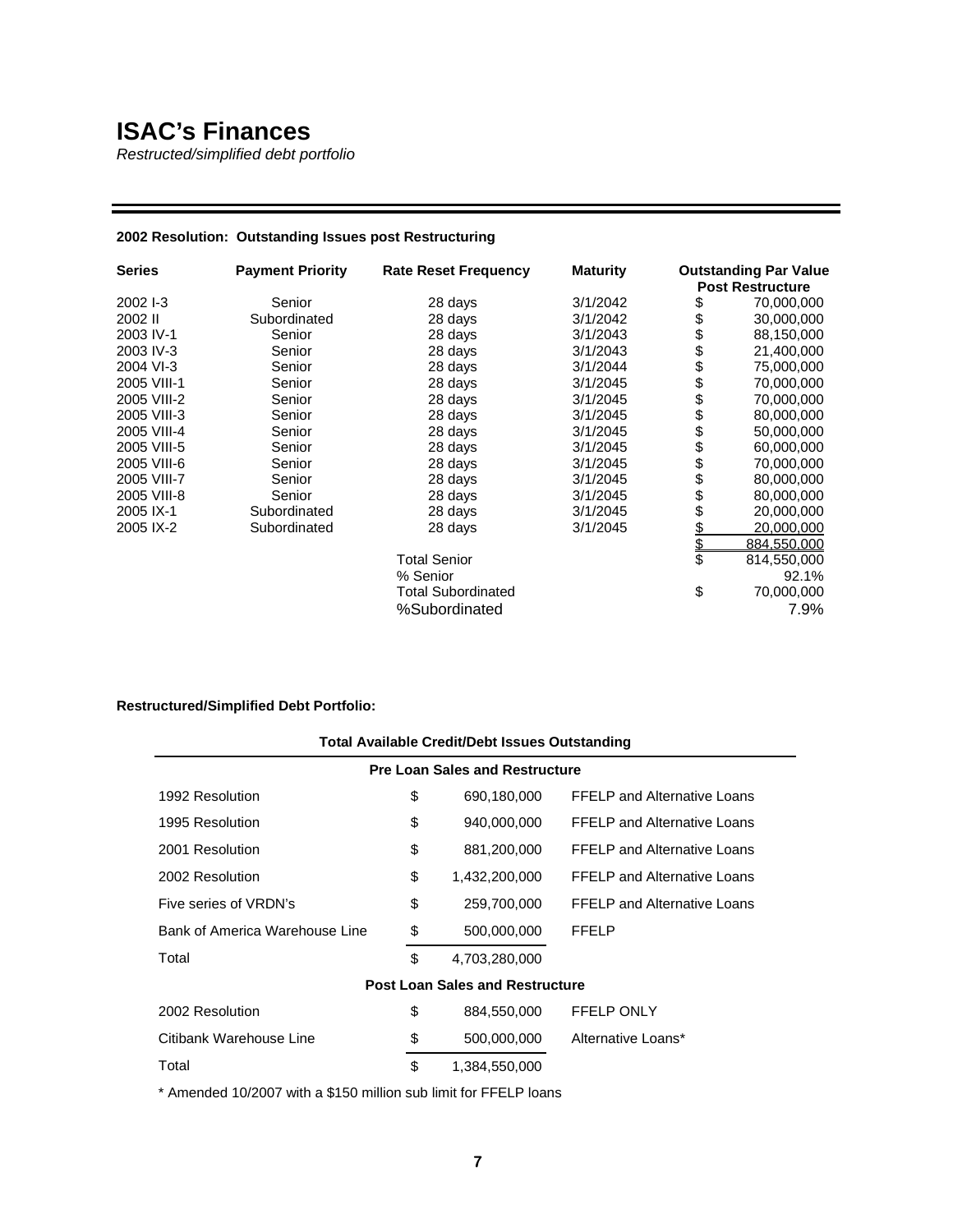### **Taking ISAC's Message To The Streets**

*Financial literacy efforts help students curb debt*

#### **Financial Literacy**

As a guarantor and lender participating in the Federal Family Education Loan Program (FFELP), ISAC feels a strong responsibility to educate borrowers not only on the basics of borrowing, but also on personal finance in general, and the consumer economics of higher education in particular. The necessity of borrowing to finance postsecondary education is simply a reality for many students and utilizing available student loan products can actually be a wise investment. A college education is growing more expensive every day. That expense, when managed wisely, leads to substantial gains in terms of individual and family advancement as well as community economic development. To help Illinois students and their families understand the complexity of financing higher education and make informed consumer decisions, ISAC offers a variety of tools, services, and programs under the umbrella of "Financial Literacy."

#### **Personal Finance Seminars for Students**

Before a student can make wise decisions about borrowing, that student must understand the basics of personal finance: What is a credit score? How is it calculated? What are the advantages of banking accounts versus the use of currency exchanges? What do terms such as "APR" "fixed" "variable" "accrue" and "capitalize" really mean? Many students, and particularly those who will be the first in their family to attend college, face the distinct disadvantage of having limited or no exposure to financial institutions and practices. At ISAC we believe that as an agency of the State of Illinois, it is our responsibility to educate students about personal finance long before the discussion of student loan promissory notes begins. Our mission is not to make loans. Our mission is to make college affordable for Illinois students. Education is the first step in that process.

#### **Consumer Economics of Higher Education Professional Development Sessions**

For the past two years, ISAC has offered high school counselors and other adults who work with college-bound students, the opportunity to attend professional development sessions that demonstrate methods for helping families become more informed consumers of higher education. A college education is a huge investment. Many families, though, view it not as an investment but as an honor. While it may very well be both, the fact is that in the frenzy to make the college dream a reality, impulsive financial decisions with long-term ramifications are sometimes made. Families often do not consider future earning potential when deciding to borrow and do not take into account the need for graduate school - and additional student loan debt - to pursue certain careers. In many cases, they have not received adequate information about school and program reputation, career placement services, average time to degree, transferability of coursework and other very important elements necessary for informed decision making. Illinois students are quite lucky to have a vast array of high quality educational options available right here in their home state. Our outreach staff believes that giving each student the tools to make the best decision and find the right college "fit" is essential for a strong industrial, intellectual and financial future for Illinois. By training the counselors and mentors that work with students and parents every day, we empower the professionals that Illinois families know and trust to provide oneon-one guidance whenever and wherever it is needed.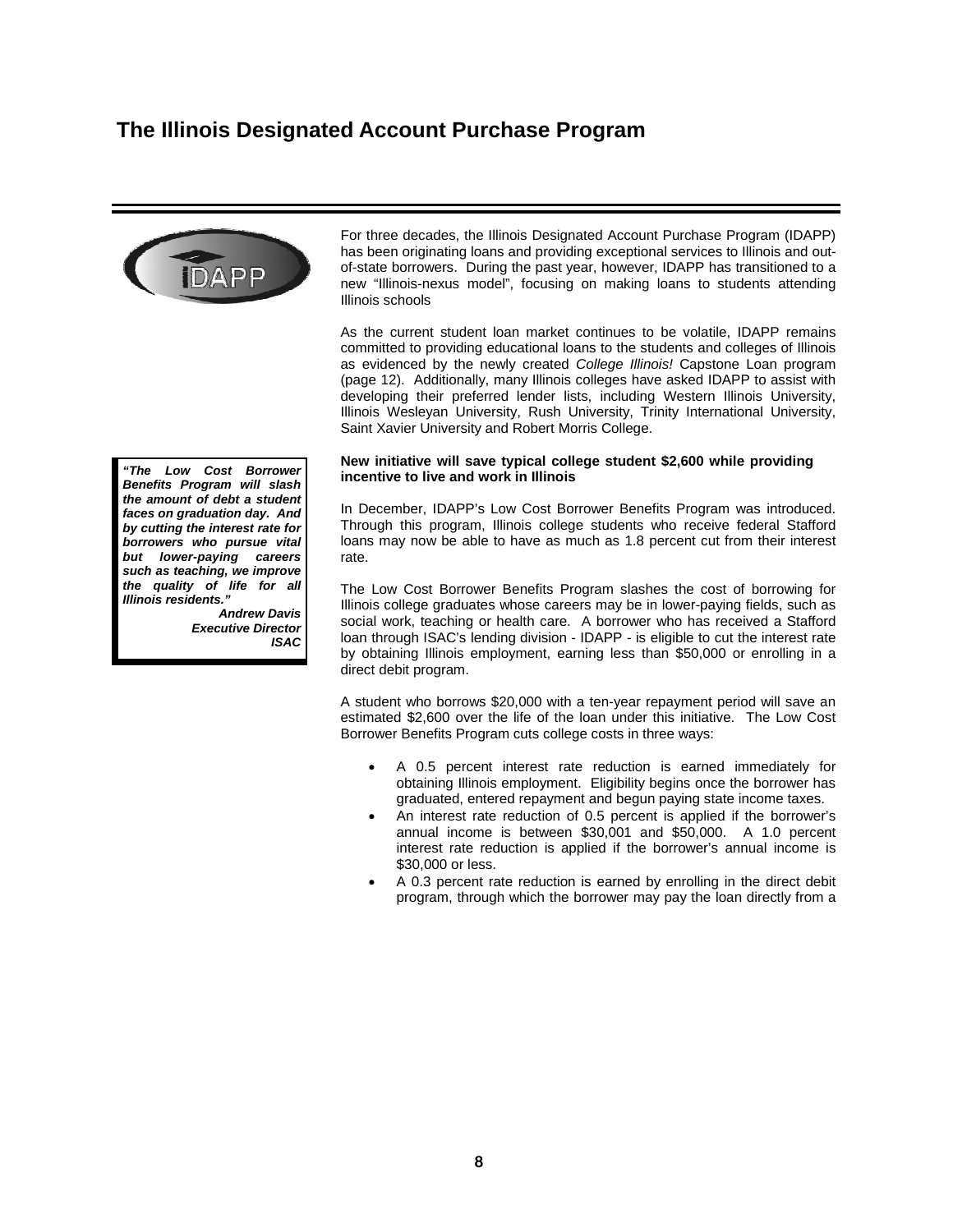### **College Zone**

*ISAC's resource for students, parents, counselors, financial aid advisors and lenders*

Now well into its fifth year of assisting college-bound students and their families as they prepare for higher education, College Zone has more than earned its reputation as the "trusted source for college information". As testament, nearly 1.7 million users visited our Web site last year, more than 64,500 students and parents spoke one-on-one with our College Zone Counselors and almost 21,000 high school counselors, college financial aid advisors and lending and servicing institution representatives spoke with dedicated staff through our specialized tollfree call centers. To complement information available through the Web site and via the telephone, ISAC also publishes a wide array of brochures and printed material to educate and guide Illinois families throughout the entire college experience. More than 850,000 brochures (including pieces in Spanish and Polish) are distributed each year, made available via the convenient ordering process on our Web site.

Launched in August of 2003, College Zone can best be described as a multi-tiered approach to educating future college students along every phase of their college planning journey. At the center of College Zone is ISAC's official Web site, collegezone.com. With "zones" designed exclusively for each user - Students, Parents, Counselors, Financial Aid Administrators, Lenders - collegezone.com simplifies the knowledge search by providing audiencespecific information in each zone. Additionally, the Student and Parent Zones are further defined by the age of the student and the family's stage in the college planning process, with areas for adult learners, parents of young children, and high school students, to name just a few. Reaching out to the growing Hispanic population, our Web site also has an Español zone, patterned after the Student Zone, with text completely in Spanish.

ISAC partners in the delivery of financial aid can find the "how-to's" of administering ISAC's programs through their own partner zones of the site, as well as an e-Library with manuals, workshop handouts and presentations, ISAC administrative rules, federal regulations and numerous other job aids and reference materials. Built specifically for those who interact with potential and current students every day, the underlying purpose of the partner zones of collegezone.com is to provide the tools and guidance to help our partners serve Illinois college-bound students.

Capitalizing on our already-existing partnership with Illinois community colleges, student resource centers are operating on all community college campuses throughout the state. At these centers, students and their families are provided with on-site computer access to collegezone.com for planning information, year-round assistance with completion of the FAFSA (financial aid application), and financial aid counselors available to answer questions in person and provide information on planning and paying for college.

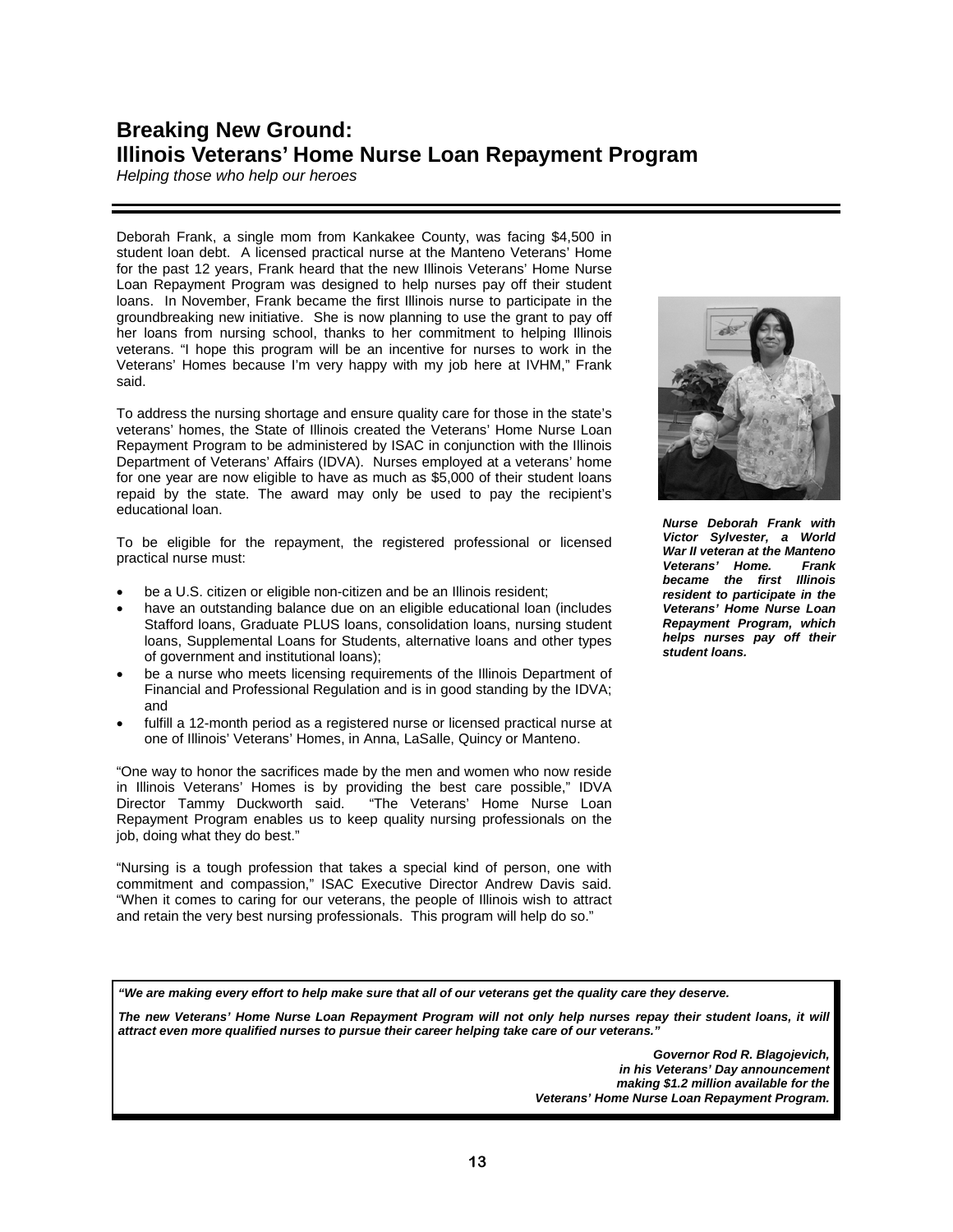### **IllinoisMentor**

*An interactive resource to help students plan for careers and college*

Expanding the reach of College Zone, in December of 2005 ISAC increased our Web presence with the introduction of IllinoisMentor. Accessible through collegezone.com, IllinoisMentor is a companion to the four main components planning, find, applying and paying for college - of the Student and Parent Zones of our College Zone Web site.

With the addition of IllinoisMentor, college-bound students have an interactive career and college planning tool where they can explore career options, choose a college and apply online for admission, and request that their high school transcripts be electronically transmitted to the college(s) of their choice.

IllinoisMentor's My Mentor feature gives high school students the ability to create an electronic portfolio where personal, educational, career and test score information is stored in one online area. My Mentor makes it easier to keep track of high school coursework requirements and all the data students find useful when planning for college. The personal data stored can be used to populate online college admission applications, FAFSA on the Web (the Internet version of the federal financial aid application) and online scholarship search services.

Other interactive features of IllinoisMentor include:

- an Add Your Counselor component that lets students share their plans with their high school counselor by granting access to their My Mentor portfolio.
- a career self-assessment that students can use to better understand their own interests and skills as they relate to careers, and a career matching assistant which allows students to match those interests and skills to fields in which they may decide to pursue their livelihood.
- campus tours, a comparative view and matching assistant to help students gain information about Illinois colleges' and universities' admission requirements, and academic and student life from the convenience of their computer and then compare college options to find colleges that meet their requirements.

Last year, more than 56,500 students accessed IllinoisMentor to help with their career exploration and college planning process.

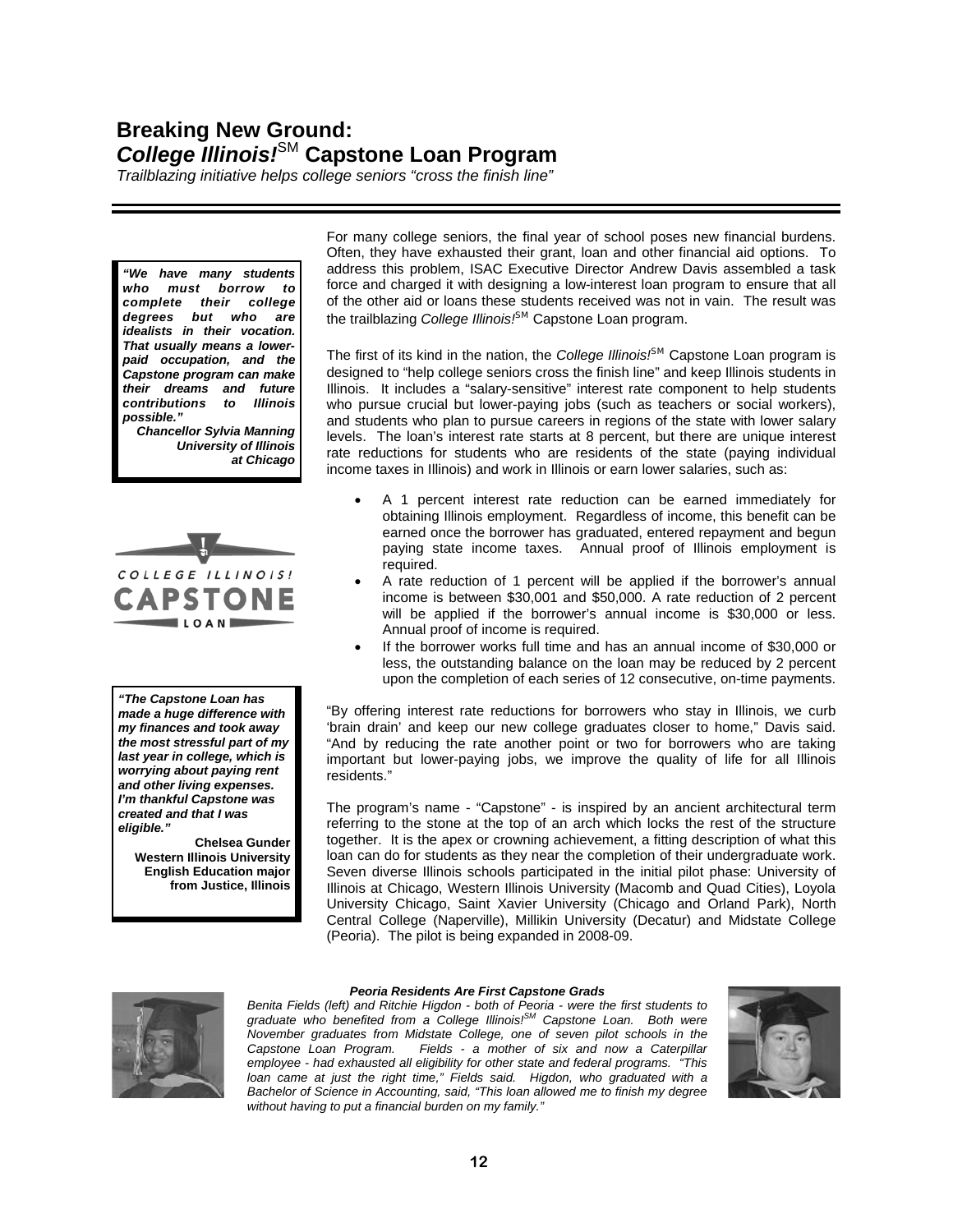### **ISAC Salutes Illinois State Scholars**

*A tribute to "the best and the brightest" of Class of 2008*

Since 1958, ISAC has overseen the Illinois State Scholar Program, which honors high school seniors from across the state for academic achievement. This year, ISAC recognized 18,178 students from 711 high schools in all 102 Illinois counties as our 2008 Illinois State Scholars.

"These students personify excellence," said ISAC Executive Director Andrew Davis. "Illinois State Scholars are among the best and the brightest in our state's high schools. We salute them, along with their partners in reaching for the stars - their families and teachers - for this stellar achievement."

Illinois State Scholar selection is based on scores achieved by students on the SAT, ACT and/or Prairie State Achievement Exam and/or class rank at the end of the junior year. High school guidance counselors work in conjunction with ISAC to determine the winners. At least a half million Illinois State Scholars have been recognized in the past 49 years. While the prestigious recognition does not provide a monetary award, winners are encouraged to cite the award on applications for college admission and scholarships.

"Competition for college admission and financial aid is fierce," Davis said. "Illinois State Scholar awardees have shown they can hit the books, so I ask every Illinois college president to put these students at the top of the list for admission."

This year's Illinois State Scholars hail from all parts of the state. Some of the winners are shown below.



Seven students from United High School in Alexis, Illinois (pop. 908) were named Illinois State Scholars. All residents of Warren County, they are (from left): Ben Battenburg, who will attend Monmouth College; Patrick Hollis, who will attend St. Ambrose; Sarah Armstrong, who is headed to the University of Iowa; Taylor Willett, who plans to study biochemical engineering; Larissa Prentice, who plans to earn an accounting or business degree; Max Christy, who will choose between Northern Illinois University and Bradley University, and Preston Schrader, who plans to earn an engineering degree.



Other State Scholar recipients are George Martinez (upper left), who plans to study Accounting at the University of Illinois, Urbana-Champaign and Crystal Montanez (lower left), headed to the University of Wisconsin in Madison to major in Immunology and Microbiology, both of Lane Technical High School in Chicago, and Martha Golonko (upper right), planning to attend Northwestern University to study Chemistry and Secondary Education, and Andrew Beierwaltes (lower right), off to the University of Illinois, Urbana-Champaign to major in Mathematics and Computer Science, both of Maine East High School in Park Ridge.

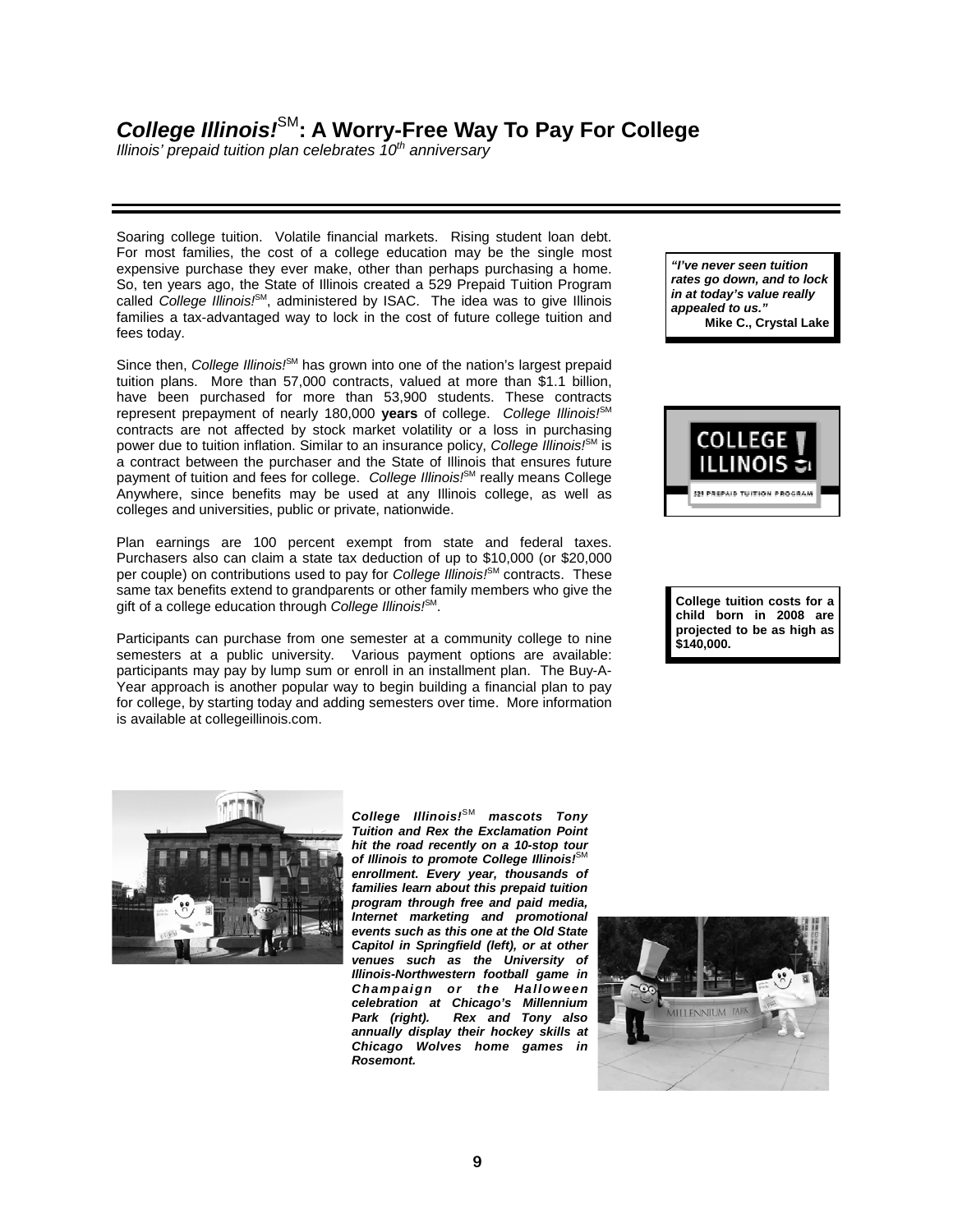## **ISAC Commissioners and Directors**

#### **ISAC Commissioners**

The Illinois Student Assistance Commission is governed by Commissioners who are appointed by the Governor with the advice and consent of the Illinois Senate. They serve staggered six-year terms without pay. The Commissioners meet six times annually at various college campuses around Illinois.



Donald J. McNeil, Chairman Partner, Barnes & Thornburg LLP Cook County resident



Dr. Mary Ann Louderback Former Member, Illinois Educational Labor Relations Board McHenry County resident Representing public institutions



Sharon Taylor Alpi Coleman Foundation Professor in Entrepreneurship, Tabor School of Business, Millikin University Macon County resident Representing private institutions



Dr. Lynda Andre Assistant Superintendent for Curriculum, Edwardsville Community Unit School District 7 Madison County resident Representing public high schools



Warren "Bo" Daniels, Jr., Vice-Chairman Managing Director and Head of Public Finance, Loop Capital Markets Cook County resident



David H. Vaught Deputy Director, Illinois Department of Central Management Services Will County resident



Hugh Van Voorst Owner, Van Voorst Lumber Company Kankakee County resident Representing community colleges



Kelvin Wing DePaul University, Student Commissioner Cook County resident

### *ISAC Executive Staff*

Andrew A. Davis - Executive Director Kim Barker Lee - General Counsel Katharine Gricevich - Special Assistant to the Executive Director Susan Kleemann - Director, Research, Planning and Policy Analysis Sam Nelson - Managing Director, Marketing and Communications John Sinsheimer - CFO/Managing Director, Financial Products and Services Joanne Tolbert - Managing Director, Human Resources and Development/Business Support

#### *ISAC Directors*

Vicki Baba - Interim Director, Human Resources and Development Eduardo Brambila - Director, Public Service, Community Partnerships Tom Breyer - Senior Policy Advisor Bill Coleman - Interim Director, Business and Financial Services Steve DiBenedetto - Interim Director, IDAPP Stephen Dorfman - First Deputy General Counsel Randy Erford - Director, *College Illinois!*SM Prepaid Tuition Plan Susan McCarragher - Director, Administrative Services Jacqueline Moreno - Director, Public Service, College Access Initiatives Shoba Nandhan - Director, Budget and Finance Division James O'Neil - Interim Director, Information Services Christine G. Peterson - Director, Program Services and Compliance Mary Roberts - Director, Sales and Marketing, *College Illinois!*SM Prepaid Tuition Plan Claude Walker - Director, Media Affairs